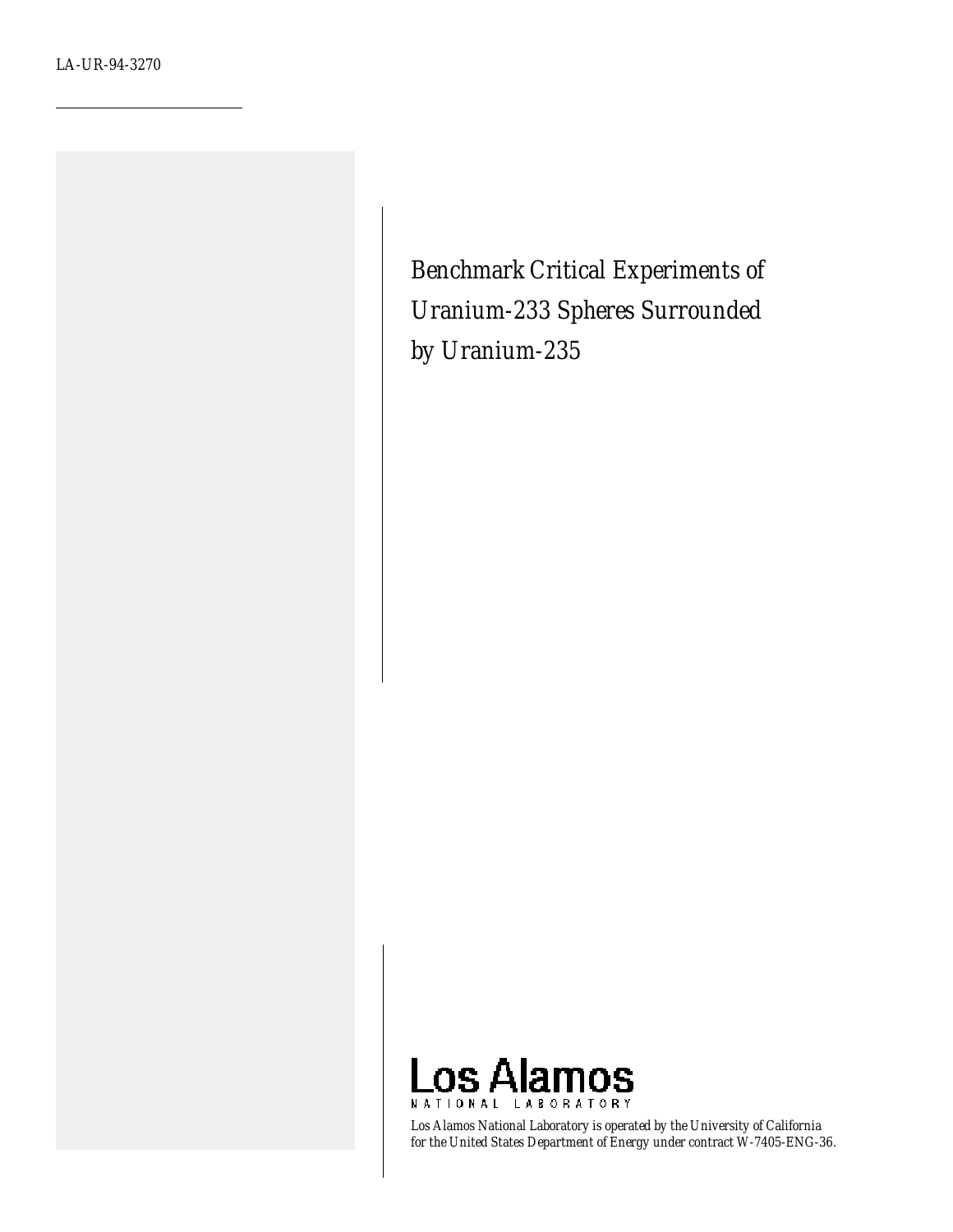*This work was supported by the US Department of Defense, Army Strategic Defense Command.*

#### *An Affirmative Action/Equal Opportunity Employer*

*This report was prepared as an account of work sponsored by an agency of the United States Government. Neither The Regents of the University of California, the United States Government nor any agency thereof, nor any of their employees, makes any warranty, express or implied, or assumes any legal liability or responsibility for the accuracy, completeness, or usefulness of any information, apparatus, product, or process disclosed, or represents that its use would not infringe privately owned rights. Reference herein to any specific commercial product, process, or service by trade name, trademark, manufacturer, or otherwise, does not necessarily constitute or imply its endorsement, recommendation, or favoring by The Regents of the University of California, the United States Government, or any agency thereof. The views and opinions of authors expressed herein do not necessarily state or reflect those of The Regents of the University of California, the United States Government, or any agency thereof.*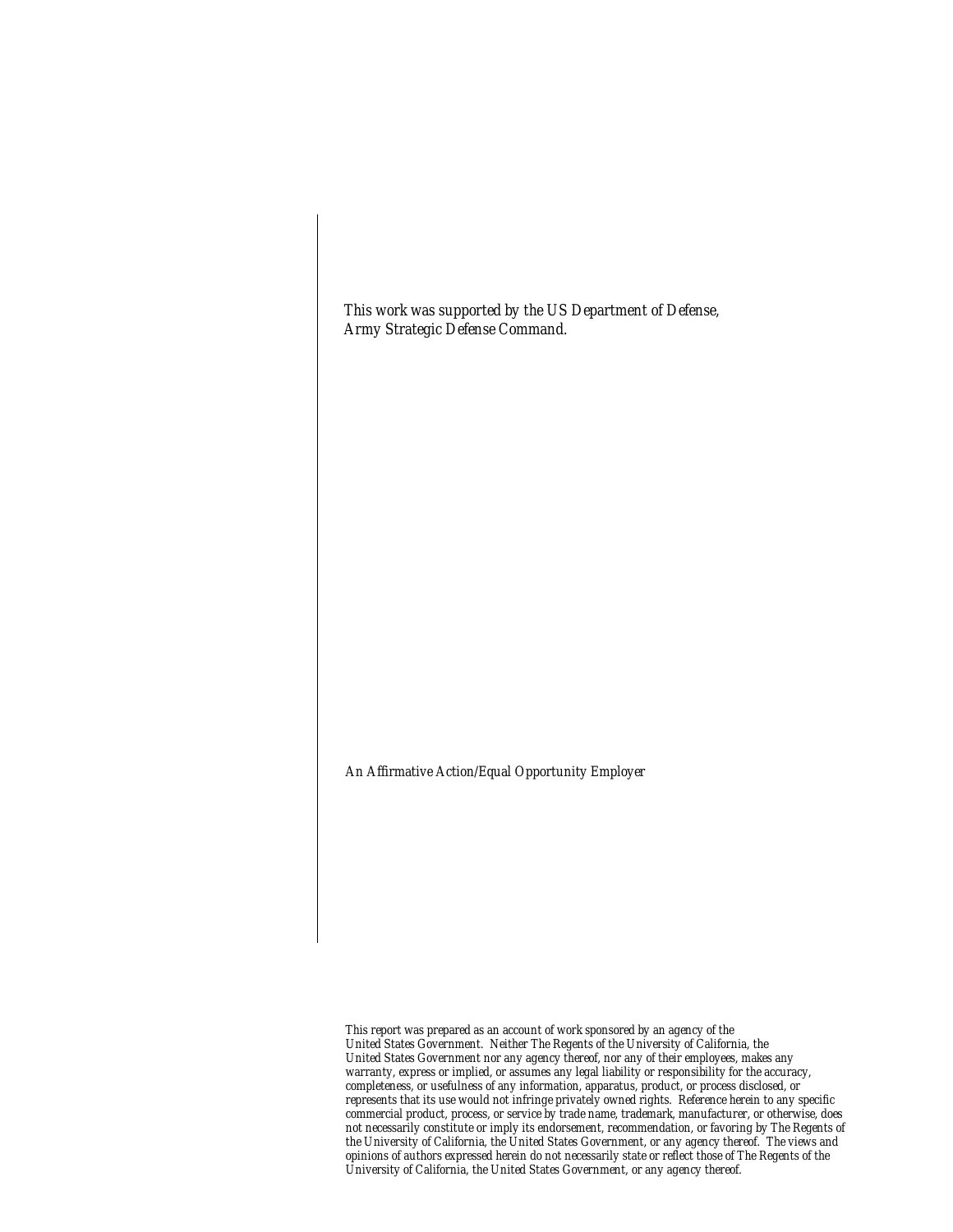*LA-UR-94-3270*

*Issued: 1995*

# *Benchmark Critical Experiments of Uranium-233 Spheres Surrounded by Uranium-235*

*Roger W. Brewer*



Los Alamos, New Maxico 87545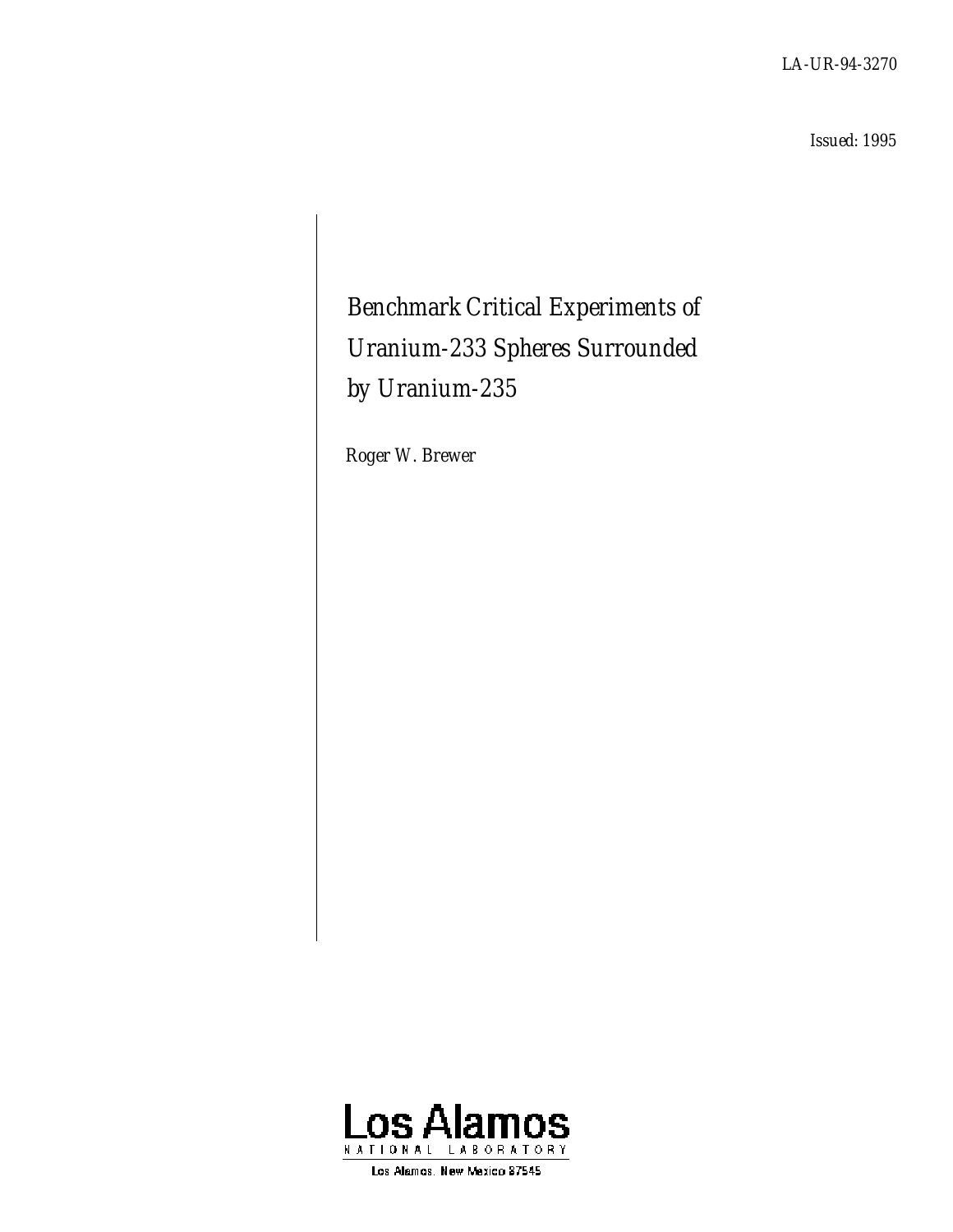U233-MET-FAST-002

# **BENCHMARK CRITICAL EXPERIMENTS OF URANIUM-233 SPHERES SURROUNDED BY URANIUM-235**

**Evaluator**

**Roger W. Brewer Los Alamos National Laboratory**

> **Internal Reviewer Stuart G. Vessard**

**Independent Reviewer**

**Carol A. Atkinson Idaho National Engineering Laboratory**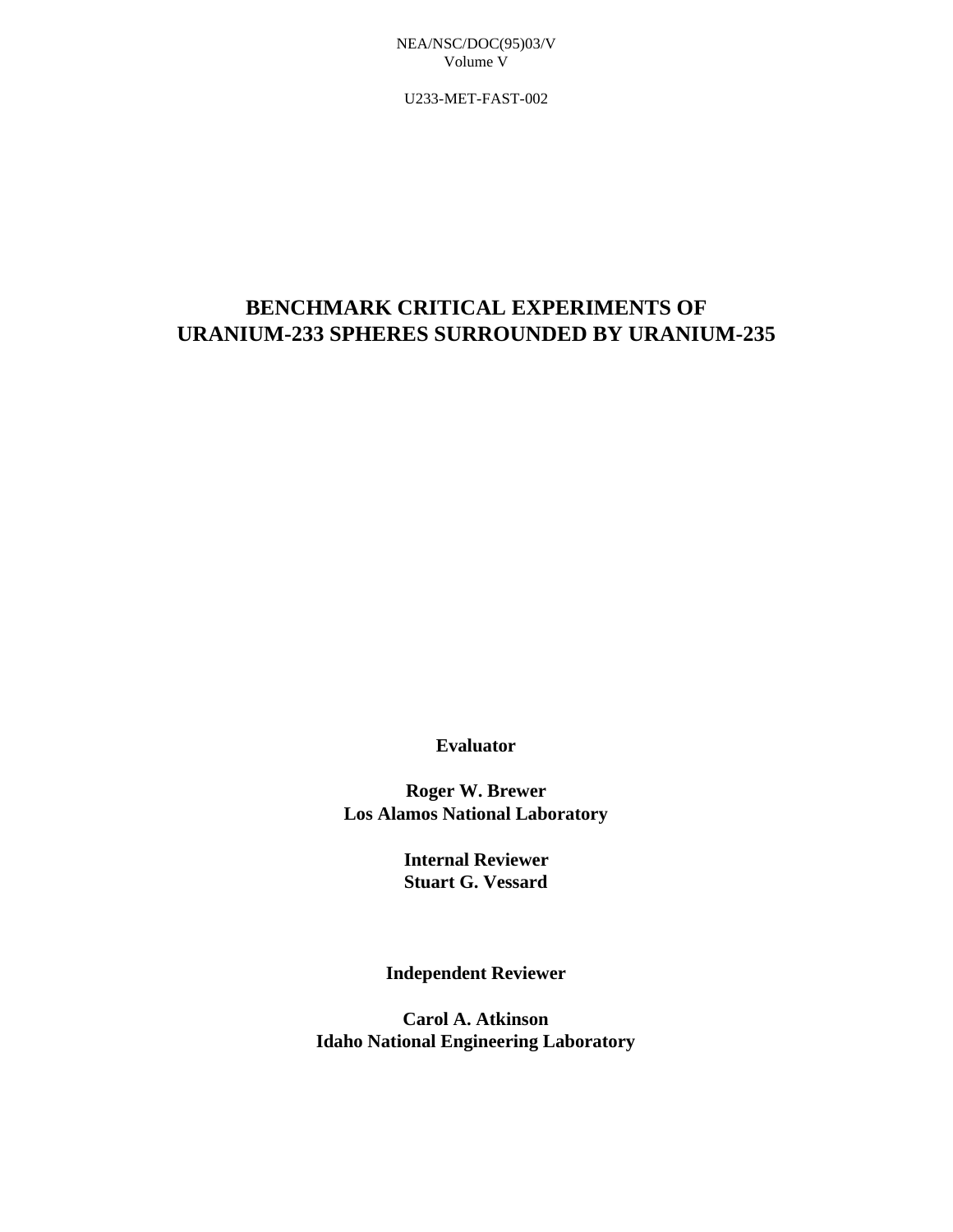## U233-MET-FAST-002

# **BENCHMARK CRITICAL EXPERIMENTS OF URANIUM-233 SPHERES SURROUNDED BY URANIUM-235**

# **IDENTIFICATION NUMBER:** U233-MET-FAST-002

**KEY WORDS:** acceptable, critical experiment, highly enriched  $^{235}$ U surroundings, metal, sphere,  $^{233}U,^{235}U$  reflector,  $^{233}U$  sphere,

# **1.0 DETAILED DESCRIPTION**

# **1.1 Overview of Experiment**

Evaluated in this report are two critical experiments. Both critical experiments were performed at Los Alamos Scientific Laboratory using spherical masses of uranium highly enriched in  $^{233}$ U surrounded by uranium highly enriched in  $^{235}$ U. The first experiment was performed using a core mass of 10.012 kg and will be referred to as the 10 kg experiment. The second experiment was performed using a core mass of 7.601 kg and will be referred to as the 7.6 kg experiment. These experiments are considered to be acceptable as benchmark critical experiments. This experiment was performed as part of a series of experiments. This series is covered by PU-MET-FAST-005, PU-MET-FAST-010, PU-MET-FAST-018, U233-MET-FAST-003, U233- MET-FAST-004, U233-MET-FAST-005, and MIX-MET-FAST-001

# **1.2 Description of Experimental Configuration**

Both the 7.6 kg and 10 kg experiments were performed in 1958 using the Planet universal assembly machine (Reference 1). The core was composed of two hemispheres with a 0.85-inchdiameter central source cavity. The hemispheres were constructed of uranium highly enriched in  $^{233}$ U and plated with 0.005 inches of nickel. Hemishells of various thicknesses of uranium highly enriched in <sup>235</sup>U were constructed to enclose the <sup>233</sup>U hemispheres (Reference 1).

A drawing of the Planet assembly machine is shown in Figure 1, and the core setup is shown in Figure 2. The top half of the core rested on a 0.015-inch-thick stainless-steel diaphragm. The lower half of the core rode on a hydraulic lift. The lift that supported the lower half of the assembly was a hollow cylinder made of aluminum. Assembly was accomplished by raising the hydraulic lift which supported the lower half of the core. Rapid disassembly was accomplished by dropping the lift that supported the lower half of the core (Reference 1).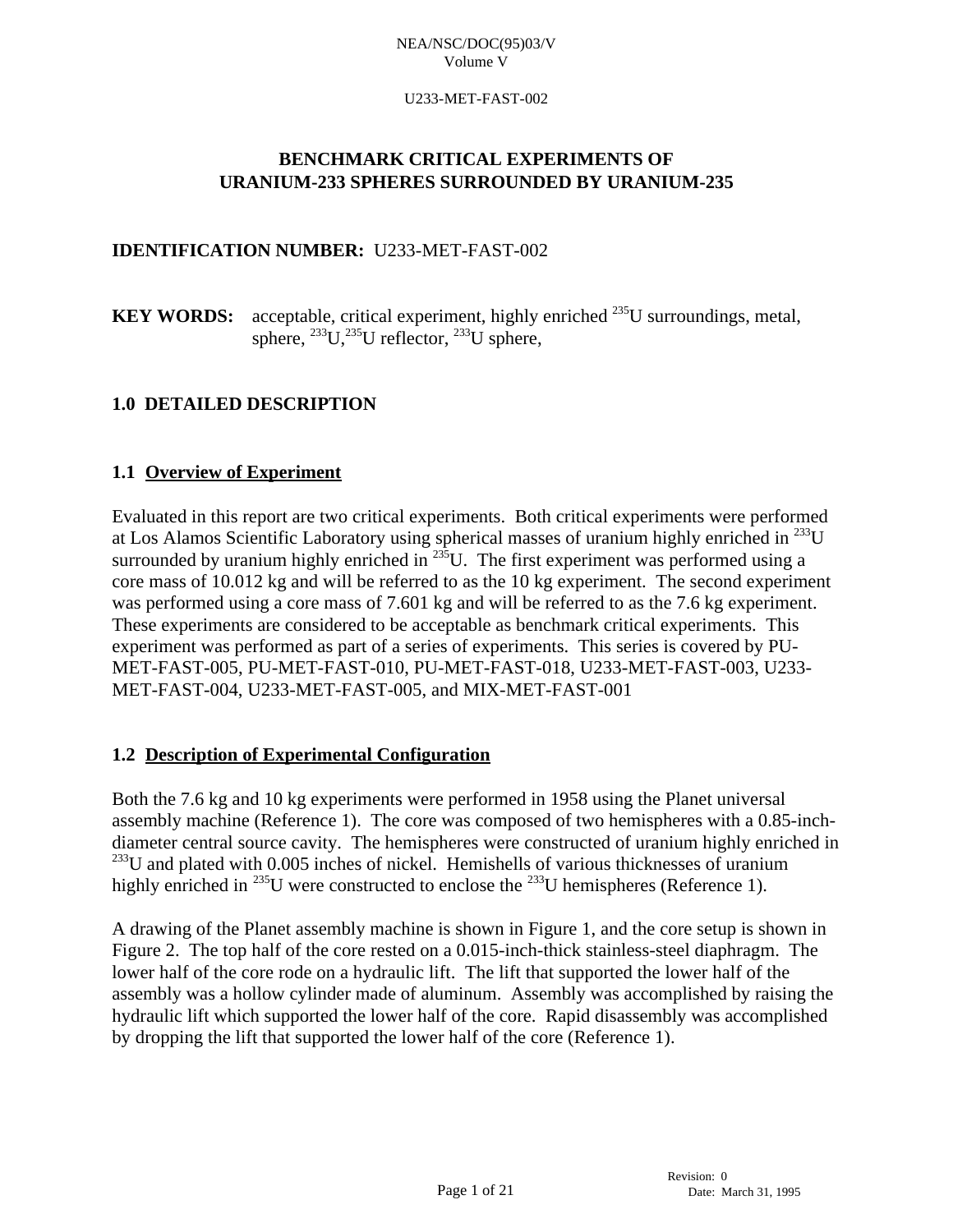U233-MET-FAST-002

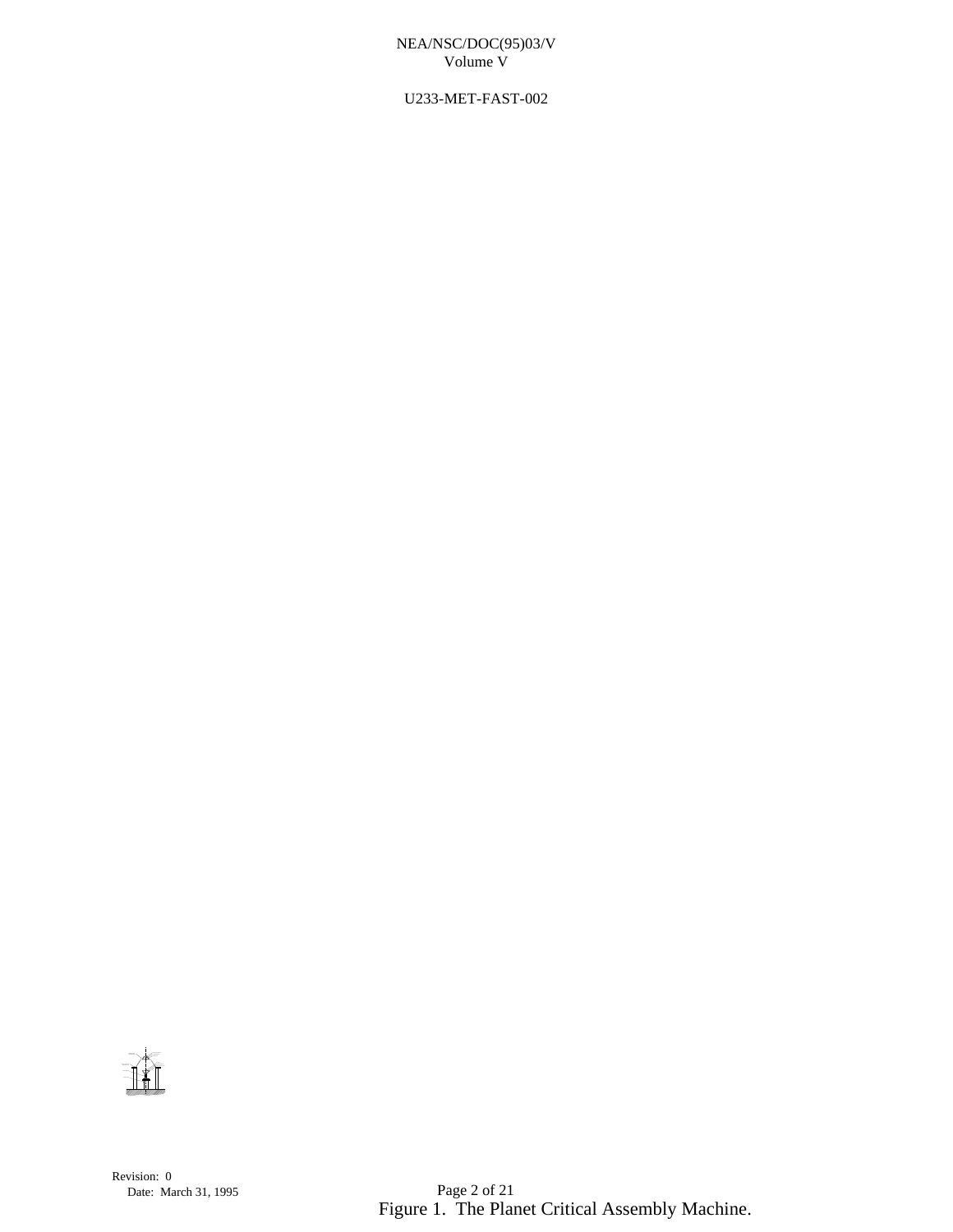# U233-MET-FAST-002



Figure 2. The Core Setup.

Revision: 0 Date: March 31, 1995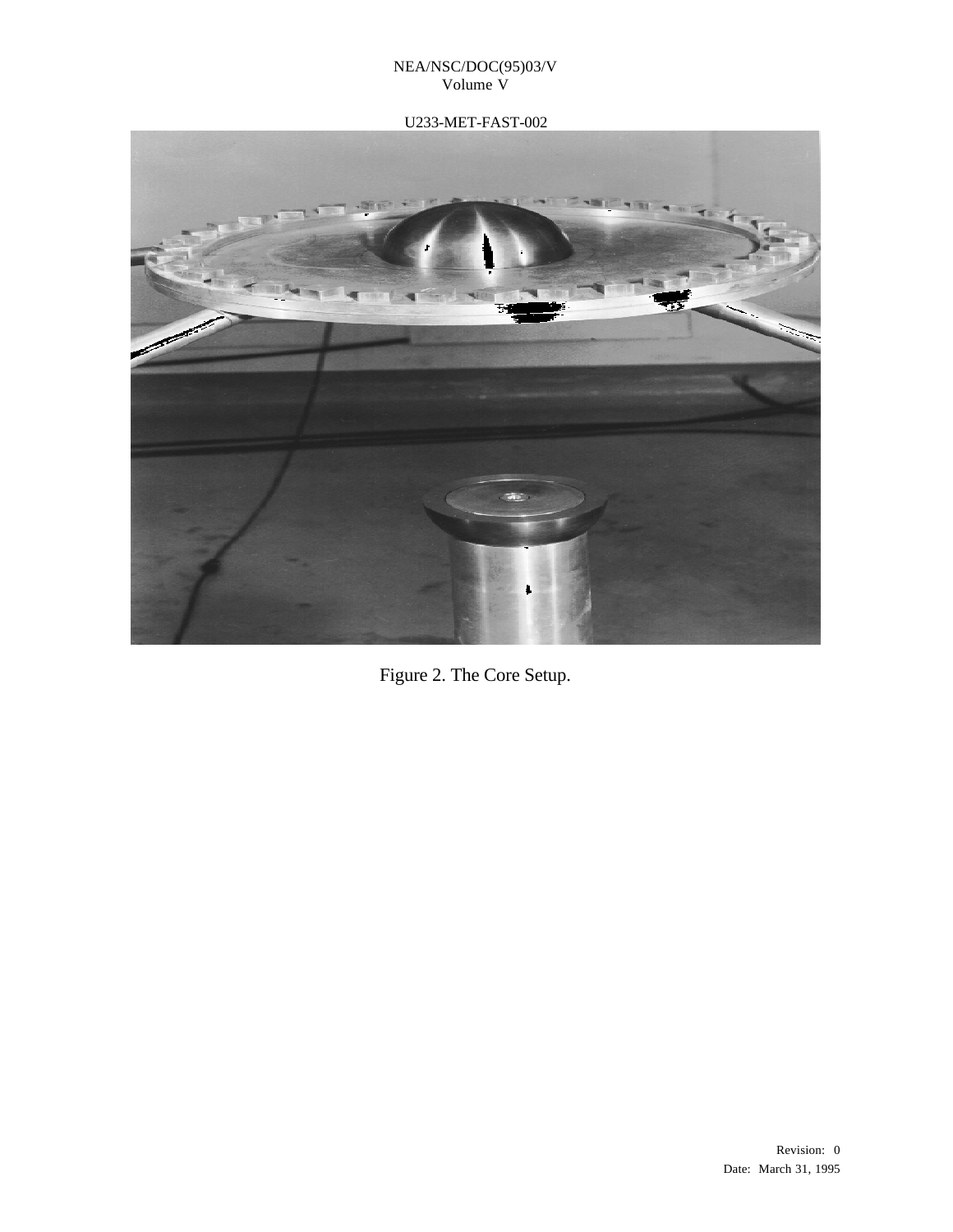## U233-MET-FAST-002

Four  $BF_3$  detectors encased in polyethylene were mounted on the assembly lift in such a way as to adequately monitor neutron leakage. A  $^{210}$ PoBe neutron source with a strength of approximately  $10<sup>5</sup>$  neutrons/sec was placed inside of the source cavity in the upper half of the core. The experiments were performed on the same day such that the short half-life of the source (138 days) was not a factor. $a^2$ 

Hemishells were fabricated of uranium highly enriched in  $^{235}$ U to enclose the  $^{233}$ U hemispheres, and the multiplication<sup> $\phi$ </sup> of the assembled system was measured. The procedure was followed for (1) the bare core, (2) an intermediate thickness of <sup>235</sup>U, and (3) a final <sup>235</sup>U thickness. For the 7.6 kg experiment, measurements were made with a 42.52 g close-fitting hemispherical <sup>233</sup>U filler piece in the lower source cavity (Reference 2). For the 10 kg experiment, measurements were made with a 29.64 g close-fitting hemispherical plutonium filler piece in the lower source cavity (Reference 3).

Table 1 shows the actual experimental results for the 10 kg and 7.6 kg experiments. The multiplication measurements were obtained with the filler piece in place, and both halves of the core in direct contact with the diaphragm (References 2 and 3).

| <sup>235</sup> U Thickness<br>(inches) | Core Surroundings Clearance<br>(inches) | Multiplication<br>with filler piece |  |  |  |
|----------------------------------------|-----------------------------------------|-------------------------------------|--|--|--|
|                                        | 10 kg Experiment                        |                                     |  |  |  |
| 0.0                                    |                                         | 6.31                                |  |  |  |
| 0.383                                  | 0.011                                   | 24.56                               |  |  |  |
| 0.490                                  | 0.011                                   | 84.80                               |  |  |  |
| 7.6 kg Experiment                      |                                         |                                     |  |  |  |
| 0.0                                    |                                         | 4.560                               |  |  |  |
| 0.676                                  | 0.002                                   | 27.69                               |  |  |  |
| 0.778                                  | 0.002                                   | 81.89                               |  |  |  |

|  | Table 1. Multiplication Measurements. |
|--|---------------------------------------|
|  |                                       |

<sup>&</sup>lt;sup>a</sup> The PoBe source neutron spectrum and strength changes over time because of radioactive decay, chemical and physical changes, such as recrystallization of the beryllium. If measurements are taken with the same source over a relatively long period of time, the measured multiplication and, therefore, the critical characteristic dimension determination can be affected.

 $b$  Multiplication, in simple terms, is the ratio of the neutron count rates as measured by external neutron counters, with and without fissile material present. That is, in a subcritical system with a neutron source, multiplication is the equilibrium ratio of the total number of fission and source neutrons to the total number of source neutrons.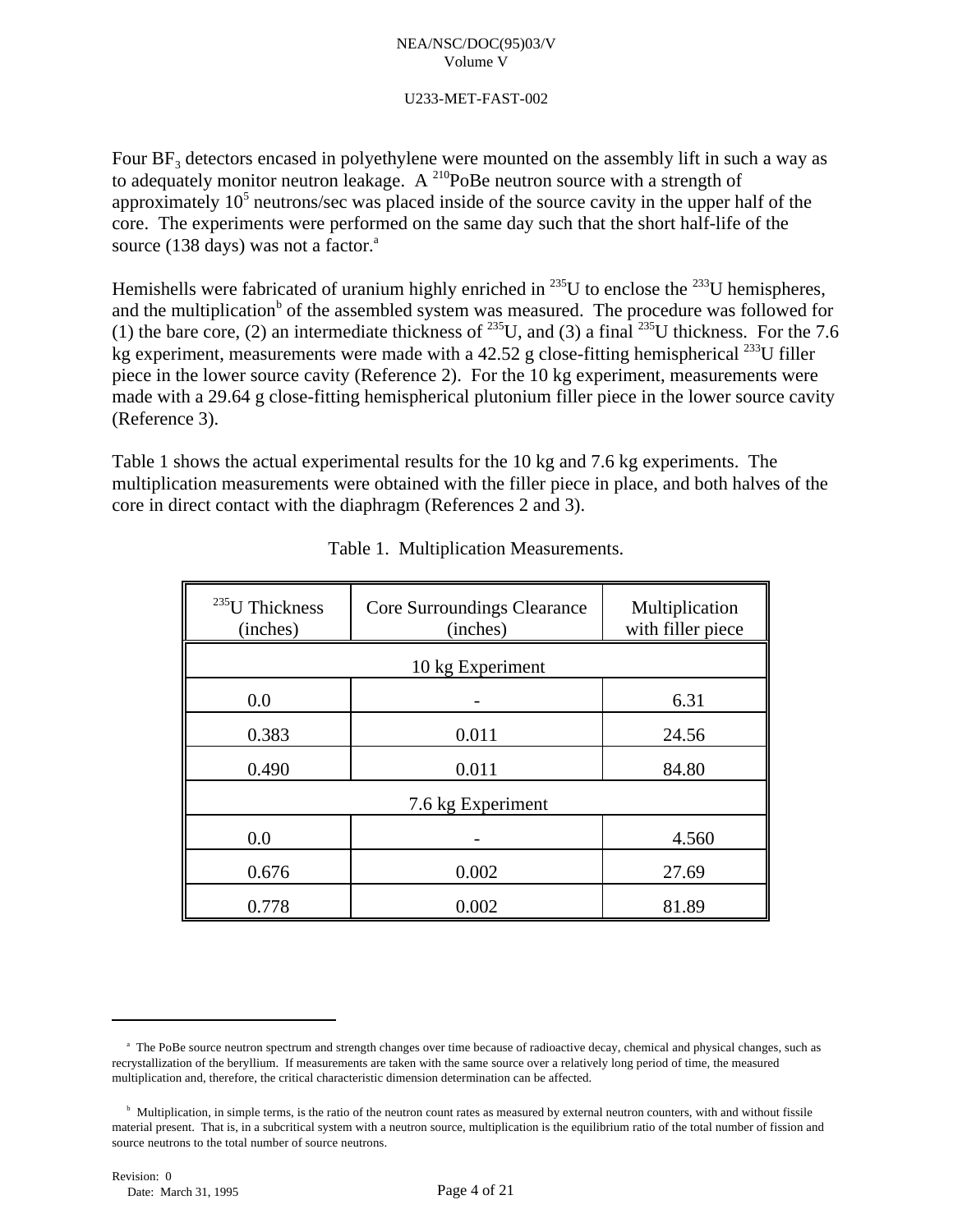# U233-MET-FAST-002

Additional experimental measurements and corrections were made to the experimental configuration to obtain the critical mass of a solid sphere of uranium highly enriched in  $^{233}$ U with close fitting spherical  $^{235}$ U surroundings. These corrections and measurements are described in Section 2.

# **1.3 Description of Material Data**

The core composition is given in Table 2. The isotopic compositions are the same for both cores (Reference 5). The density of the 7.6 kg core was  $18.644$  g/cm<sup>3</sup> and  $18.621$  g/cm<sup>3</sup> for the 10 kg core.

| Isotope      | Wt.% |
|--------------|------|
| $^{233}$ I J | 98.2 |
| $^{234}$ I I | 1.1  |
| $^{238}$ I J | 0.7  |

|  |  | Table 2. Core Composition. |
|--|--|----------------------------|
|--|--|----------------------------|

The average composition of the surrounding <sup>235</sup>U is given in Table 3 (Reference 5). The <sup>235</sup>U composition is the same composition for the two experiments, so only one set of compositions is given in Table 3. The density of the surrounding <sup>235</sup>U is 18.80 g/cm<sup>3</sup> for both experiments.

Table 3. Composition of the Highly Enriched  $U^{235}$  Surroundings.

| Isotope      | Wt.% |
|--------------|------|
| $^{235}$ I I | 93.2 |
| $238$ T T    | 6.8  |

Trace impurities in these materials were not given but were stated to be similar to those found in the Godiva and the Jezebel assemblies and, as such, have a negligibly small effect on the critical specifications (Reference 5).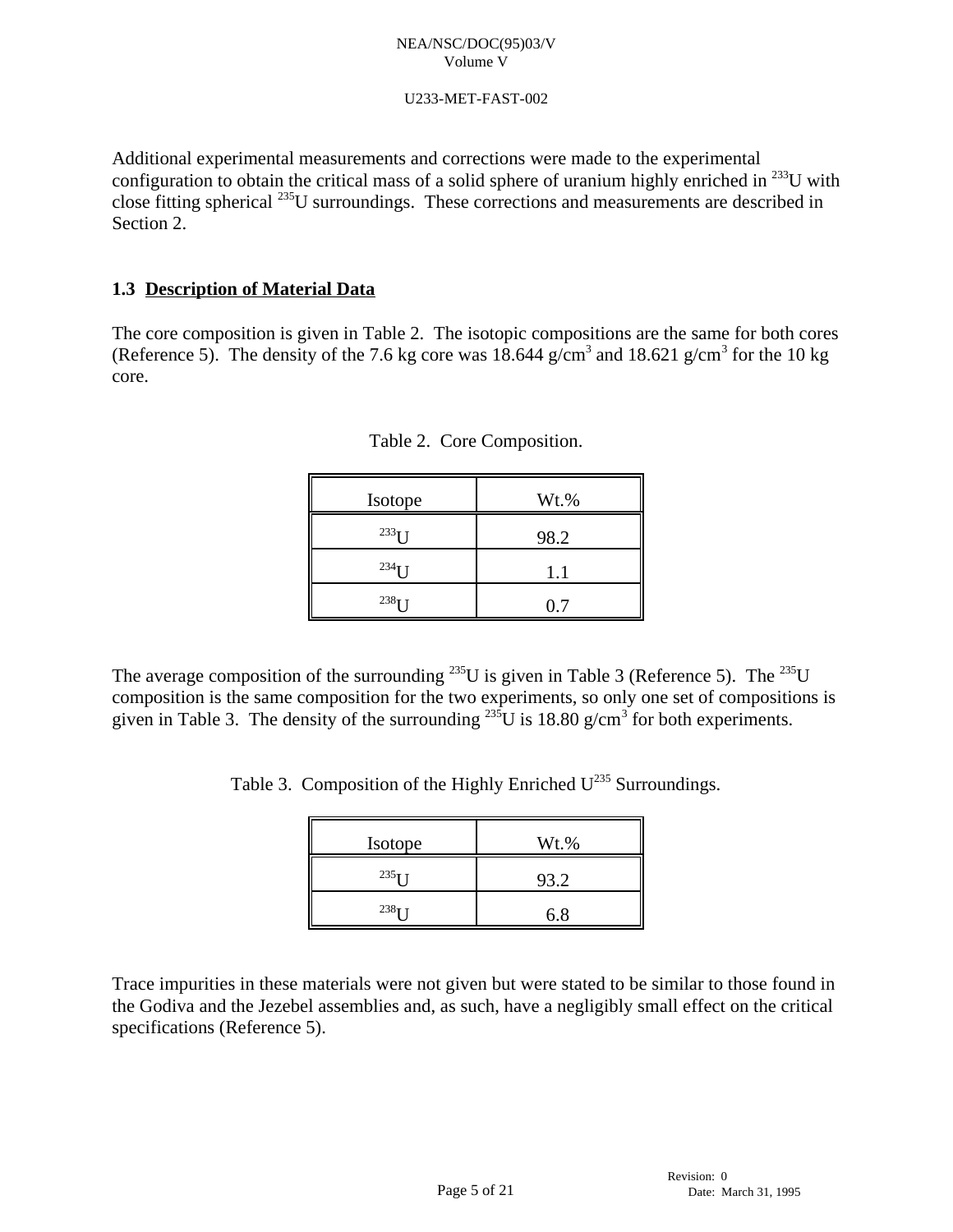# U233-MET-FAST-002

# **1.4 Supplemental Experimental Measurements**

No additional experimental measurements were completed with the exception of those discussed in Section 2.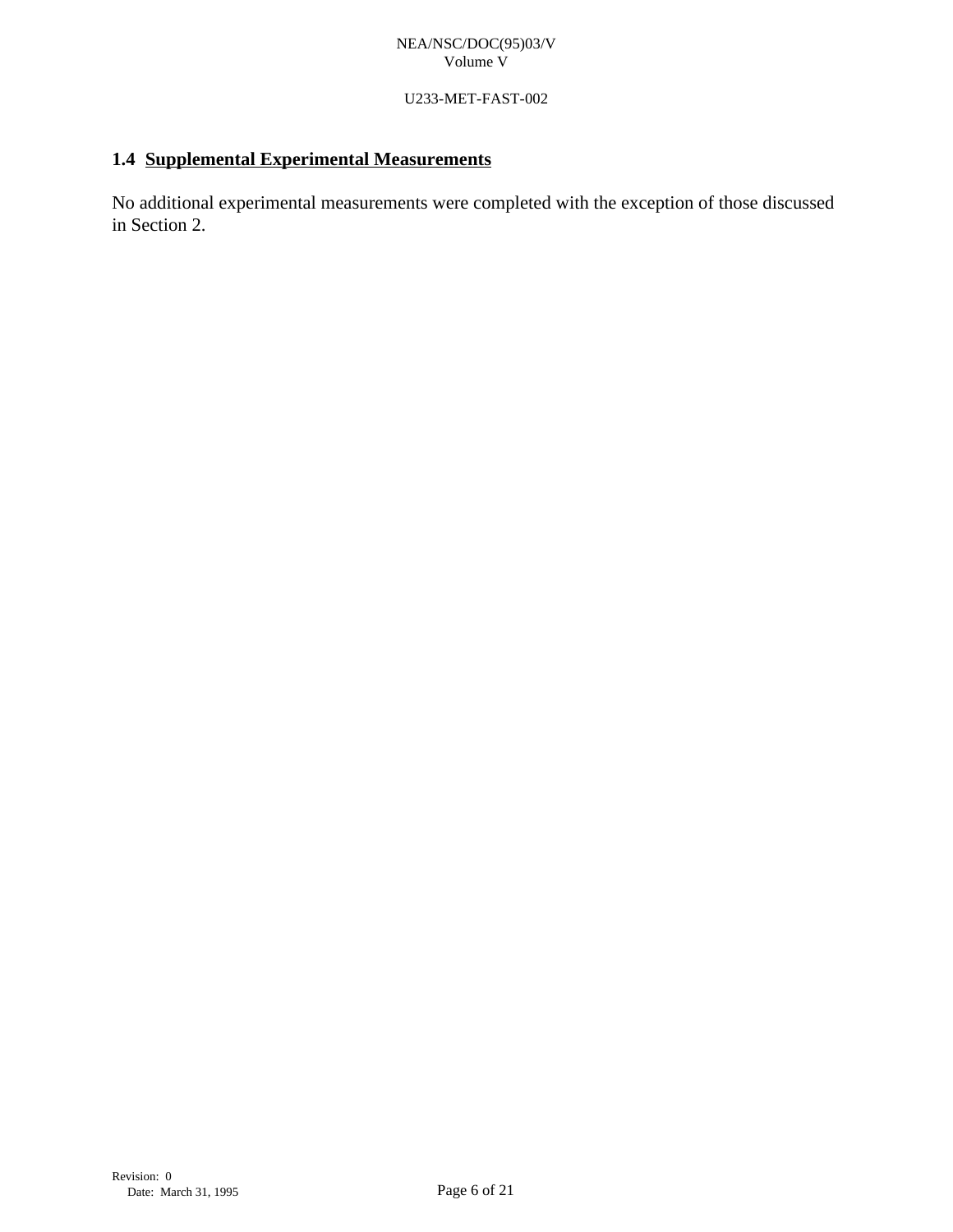U233-MET-FAST-002

# **2.0 EVALUATION OF EXPERIMENTAL DATA**

The need and value of solid spherical critical assemblies was foreseen by the experimenters, and, thus, the experimenters made some additional corrections and measurements to obtain solid spherical core critical masses.

First, the experimenters determined the effect of the 0.015-inch-thick diaphragm. The results of the study indicated that the steel diaphragm had little effect other than maintaining a gap between the two halves of the assembly. The measured  $\Delta 1/M$  effect of the diaphragm was approximately -0.0036.

"A plot of reciprocal multiplication (1/M) was extrapolated for an additional 0.015 inches past the closure point to obtain the effect of the diaphragm on the multiplication of the system. The validity of this extrapolation was verified by increasing the thickness of the diaphragm with an additional 0.015-inch sheet of stainless steel. The multiplication thus obtained agreed with what could have been predicted from the 1/M closure curve . . ." (Reference 1).

Figure 3 was reproduced from Reference 1 and shows the plot of reciprocal multiplication versus  $^{235}$ U surrounding thickness.

Next, the change in multiplication was measured when a close-fitting filler piece was added to the bottom half of the central source cavity. From this measurement, a good estimate was



Figure 3. Corrected Reciprocal Multiplications for the <sup>233</sup>U Cores Surrounded by <sup>235</sup>U.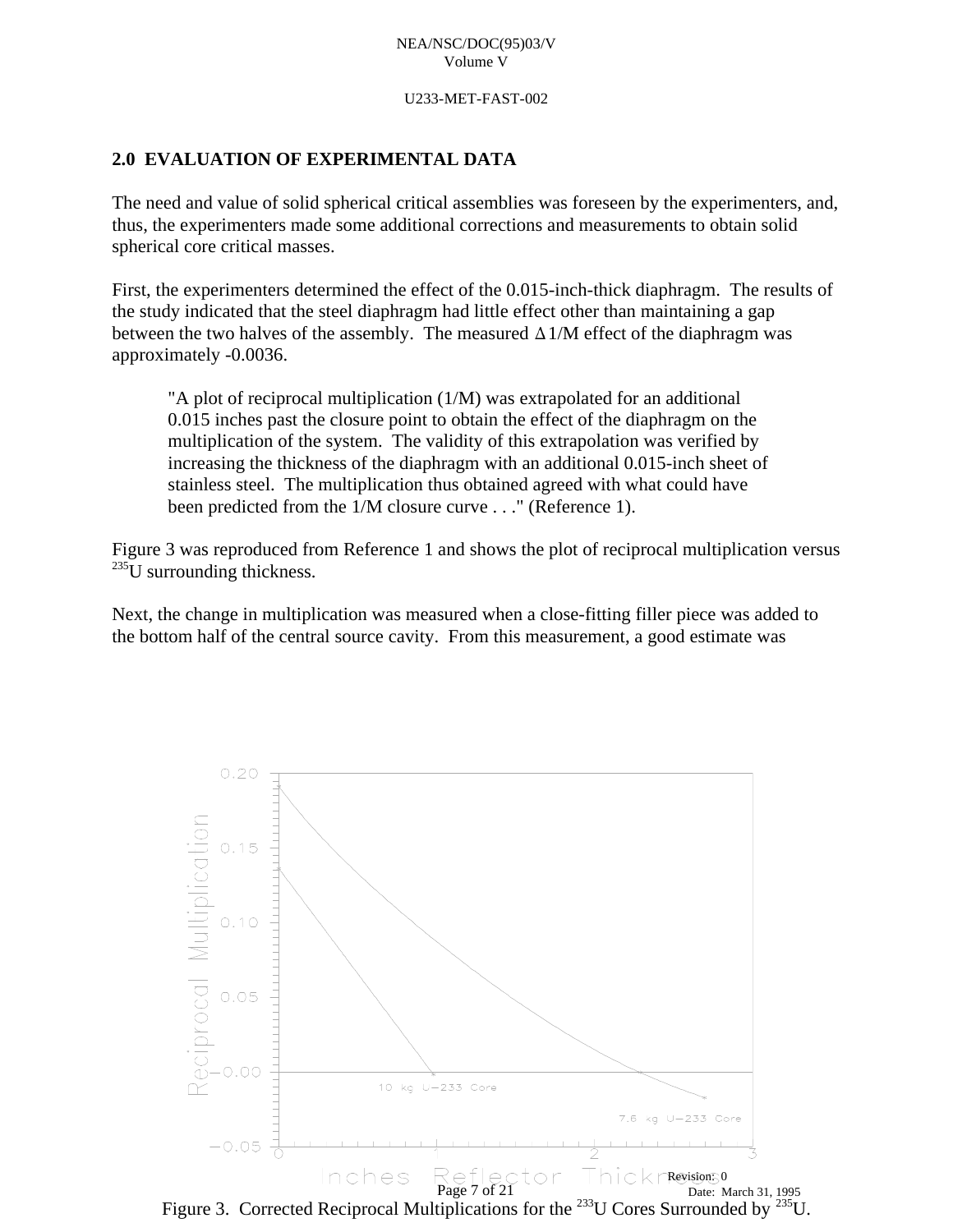# U233-MET-FAST-002

made of the expected change in multiplication when the source cavity was completely filled (i.e., solid spherical critical masses) (References 6 and 7). The  $\Delta 1/M$  correction for the central void was -0.0100. This value includes the correction for the nickel on the source cavity surface.

The effect of the 0.005-inch-thick nickel plating on the hemisphere parting plane and the source cavity surface was determined using material replacement data made on the  $^{239}$ Pu Jezebel bare critical assembly. The worth of the nickel on the interior of the surface cavity was previously mentioned, and the  $\Delta 1/M$  for the nickel on the parting plane was determined to be -0.0040. The effect of the nickel on the surface of the  $^{233}$ U core was estimated using data from the Topsy critical assembly for which the 0.005-inch-thick nickel plating is equivalent to a 0.0025-inchthick layer of uranium (Reference 1).

The magnitudes of the previously described corrections made for the diaphragm, source cavity, and internal nickel are applicable only to the 10 kg experiment. The magnitudes of these corrections for the 7.6 kg experiment were not given in the references.

An approximate correction was made for clearances between the core and the surroundings as described below. Explicit values for this correction in terms of  $\Delta 1/M$  were not given in the references.

"A suitable correction for the clearance between the core and reflector material, which was present in the experimental setup, was deduced from the slope of the measured curve of reciprocal multiplication versus reflector thickness. The slope at zero thickness is interpreted as giving the change in 1/M per unit thickness which would have occurred had the clearance void been filled with reflector. The external reflector radius was reduced to produce this same  $\Delta(1/M)$  as indicated by the slope of the curve in this region." (Reference 1)

Care was taken by the experimenters to ensure that the equatorial surfaces of the lower core hemisphere and the lower <sup>235</sup>U hemishell were flush by placing small pieces of shim stock between the polar surfaces of the lower core and  $^{235}$ U parts (Reference 8). This was done to ensure that both pieces (core and  $^{235}$ U) were in direct contact with the diaphragm.

With the above measurements and corrections, the experimenters were able to correct their inverse multiplication versus  $^{235}U$  thickness curve to that for solid spherical cores of  $^{233}U$ surrounded by close-fitting  $^{235}$ U surroundings. The resulting critical uranium thicknesses were found to be 0.481 inches and 0.783 inches for the two cores (Reference 5). These thicknesses were found by interpolating between the data shown in Figure 3.

Later efforts made corrections to account for reflection by the Planet assembly machine and the surrounding room walls. This correction increased the HEU thickness by 0.003 inches (Reference 3).

It was observed that the experimenters used many corrections particular to  $^{239}$ Pu metal  $($ <sup>239</sup>Pu Jezebel and Topsy) for the <sup>233</sup>U metal systems. The experimenters also used a plutonium filler piece when measurements were taken to reduce the 10 kg experiment to a solid sphere.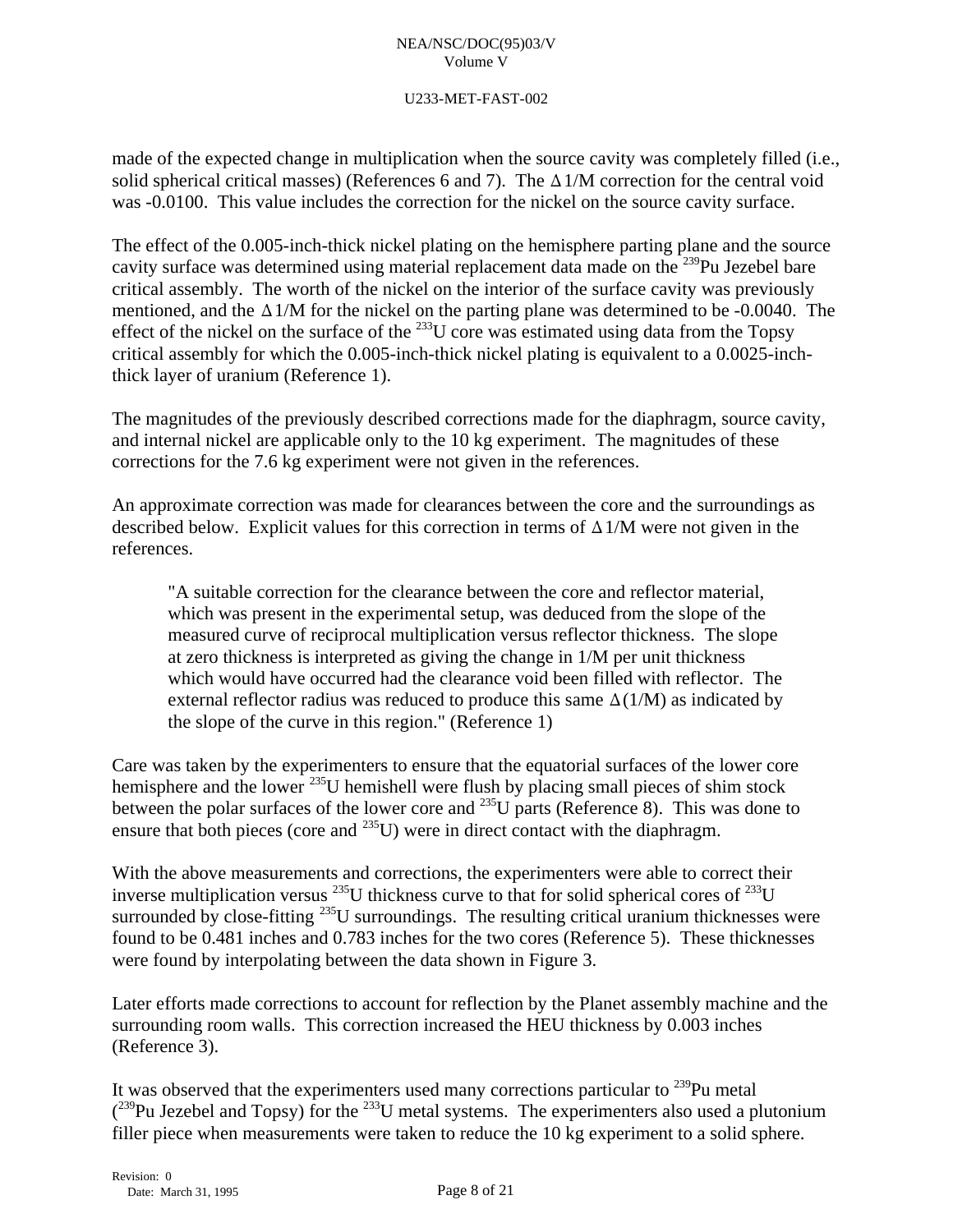# U233-MET-FAST-002

This is the reason why the multiplications reported in Reference 3 differ from those in Reference 6. Previous experiments indicated that  $^{239}$ Pu and  $^{233}$ U critical assemblies are similar (Reference 9). Another indication of the validity of this substitution can be seen in the similar critical masses of the two isotopes: 17.02 kg for <sup>239</sup>Pu metal (PU-MET-FAST-001) and 16.53 kg for <sup>233</sup>U metal (U233-MET-FAST-001). A small correction was applied to correct for using plutonium instead of  $^{233}$ U.

The reported core densities, core masses, and core enrichments are different for the three primary references (References 1, 4, and 5). It was deduced from References 1, 4, and 5 that the same cores were used in the experiments performed to determine critical thickness for several reflector materials. The reported data are summarized in Table 4. The reported critical masses in Reference 4 are believed to be typographical errors because the masses correspond to the uncorrected core masses. Furthermore, the masses are not consistent with the reported core diameter and the reported core densities in that reference, and the core diameters and densities in Reference 4 correspond to the masses reported in References 1 and 5. The discrepancies between core enrichments were studied, and the enrichments reported in Reference 5 are used for the benchmark model. Besides the fact that Reference 5 is the most recent reevaluation of these experiments, it also contains the most complete and most consistent data, as shown in Table 4.

| Parameter                 | Reference 1 | Reference 5 | Reference 4 |
|---------------------------|-------------|-------------|-------------|
| $^{233}$ U wt. $%$        | 98.25       | 98.2        | 98.2        |
| $^{234}$ U wt. $%$        | none given  | 1.1         | 1.1         |
| $^{235}$ U wt.%           | none given  | none given  | none given  |
| $^{238}$ U wt.%           | none given  | 0.7         | 0.7         |
| 10 kg Density $(g/cm^3)$  | 18.62       | 18.621      | 18.62       |
| 10 kg Mass $(g)$          | 10012       | 10012       | 9840        |
| 7.6 kg Density $(g/cm^3)$ | 18.62       | 18.644      | 18.64       |
| 7.6 kg Mass $(g)$         | 7601        | 7601        | 7470        |

Table 4. Differences Between the Reported Specifications of the Three Primary References.

The 10 kg idealized critical experiment, as corrected, consists of a 3.972-inch-diameter  $^{233}$ U spherical core (density = 18.621 g/cm<sup>3</sup>) intimately surrounded by a spherical shell of <sup>235</sup>U, 0.481inches thick, with a density of 18.80 g/cm<sup>3</sup>. The 7.6 kg idealized critical experiment, as corrected, consists of a 3.622-inch-diameter <sup>233</sup>U spherical core (density = 18.644 g/cm<sup>3</sup>) intimately surrounded by a spherical shell of  $^{235}$ U, 0.783-inches thick, with a density of 18.80 g/cm<sup>3</sup>. The core specifications as described in the reevaluation efforts of Reference 5 are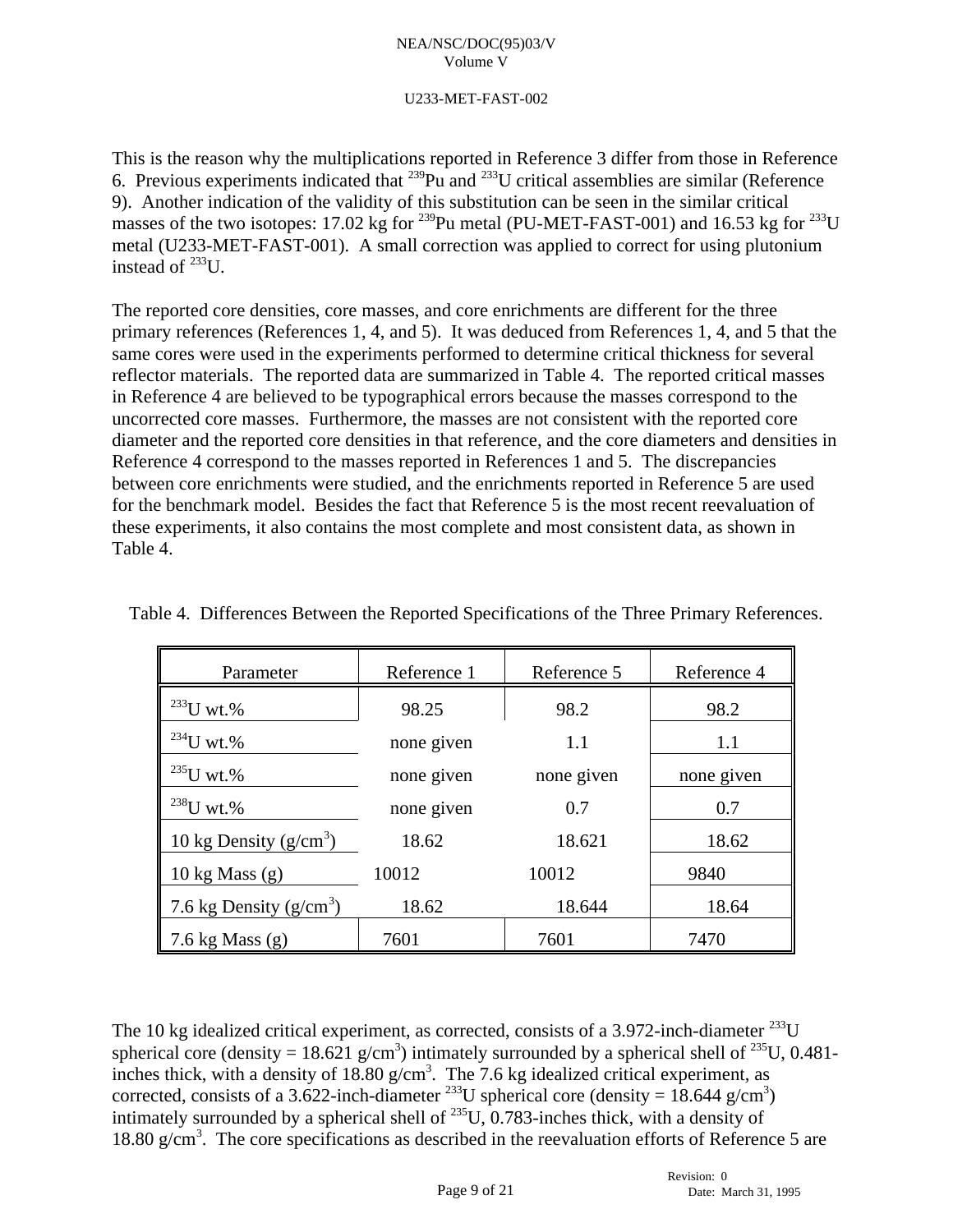# U233-MET-FAST-002

what is described in this report. It is these descriptions that we accept as the benchmark models. The sensitivity of the calculational benchmark models to various parameters is studied in Appendix B.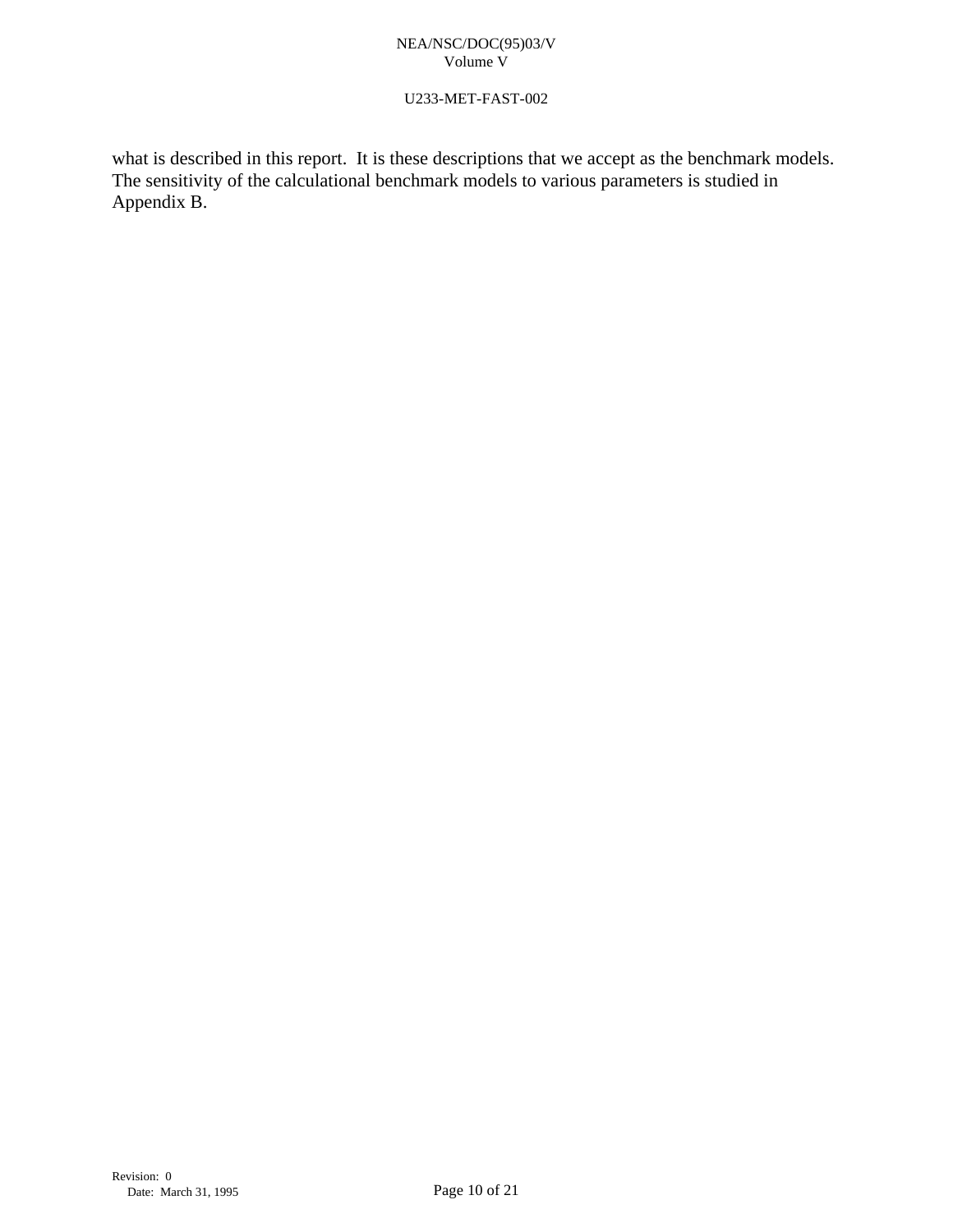## U233-MET-FAST-002

# **3.0 BENCHMARK SPECIFICATIONS**

# **3.1 Description of Model**

**3.1.1 The 10 kg Experiment** - The benchmark model is a simple highly enriched  $^{233}$ U sphere with a density of 18.621 g/cm<sup>3</sup> and a core mass of 10012 grams uranium surrounded by 1.2217  $\pm$ 1% cm highly enriched  $^{235}U$  at a density of 18.80 g/cm<sup>3</sup> (Reference 5). The model is an idealized configuration derived by the experimenters.

**3.1.2 The 7.6 kg Experiment** - The benchmark model is a simple highly enriched  $^{233}$ U sphere with a density of 18.644 g/cm<sup>3</sup> and a core mass of 7601 grams uranium surrounded by 1.9888  $\pm$ 1% cm highly enriched <sup>235</sup>U at a density of 18.80 g/cm<sup>3</sup> (Reference 5). The model is an idealized configuration derived by the experimenters.

# **3.2 Dimensions**

**3.2.1 The 10 kg Experiment** - The radius of the  $^{233}$ U core, a 10012 gram uranium sphere at a density of 18.621 g/cm<sup>3</sup>, was 5.0444 cm. The sphere was surrounded by 1.2217 cm of highly enriched uranium (outer radius of the surroundings is 6.2661 cm).

**3.2.2 The 7.6 kg Experiment** - The radius of the  $^{233}$ U core, a 7601 gram uranium sphere at a density of 18.644 g/cm<sup>3</sup>, was 4.5999 cm. The sphere was surrounded by 1.9888 cm of highly enriched uranium (outer radius of the surroundings is 6.5887 cm).

# **3.3 Material Data**

The calculated atomic number densities of the uranium cores for the isotopic compositions given previously in Tables 2 and 3 are shown in Table 5 using the densities given in Section 3.2.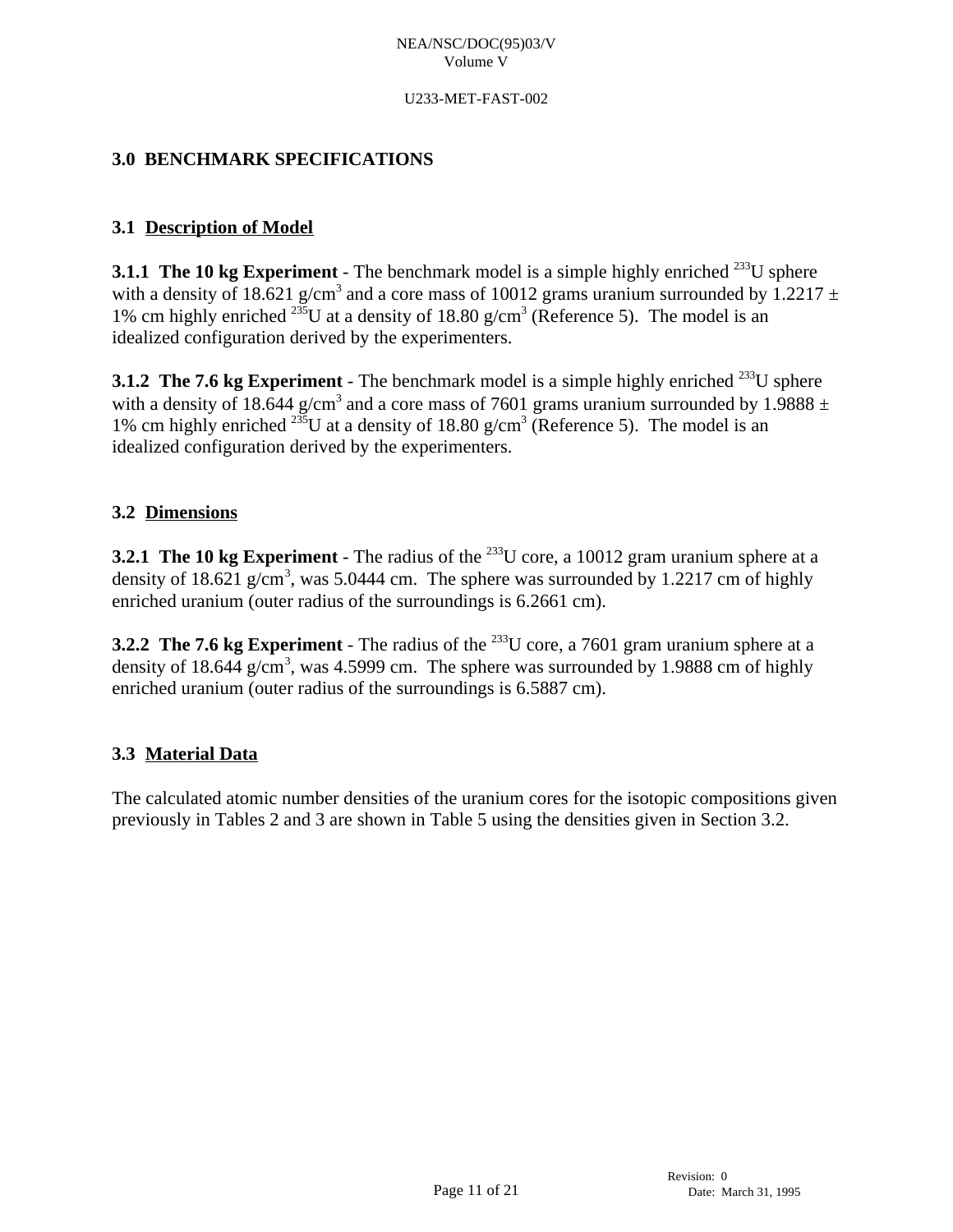# U233-MET-FAST-002

| Isotope              | Atom Density, 10 kg<br>(atoms/barn-cm) | Atom Density, 7.6 kg<br>(atoms/barn-cm) |
|----------------------|----------------------------------------|-----------------------------------------|
|                      | $233$ U Core                           |                                         |
| $^{233}$ U           | $4.7253\times10^{-2}$                  | $4.7312\times10^{-2}$                   |
| $234$ U              | $5.2705\times10^{-4}$                  | $5.2770\times10^{-4}$                   |
| $^{238}$ I I         | $3.2975\times10^{-4}$                  | $3.3015\times10^{-4}$                   |
|                      | $^{235}$ U Surroundings                |                                         |
| $^{235}$ I J         | $4.4892\times10^{-2}$                  | $4.4892\times10^{-2}$                   |
| $238$ <sup>T</sup> I | $3.2340\times10^{-3}$                  | $3.2340\times10^{-3}$                   |

# Table 5. Atom Densities for the  $^{233}$ U Spheres.

# **3.4 Temperature Data**

No mention was made in the references in regard to experimental temperature. The experimental temperature was assumed to be room temperature (293 kelvin).

# **3.5 Experimental and Benchmark-Model keff**

**3.5.1 The 10 kg Experiment** - At a thickness of 0.490 inches, the measured multiplication for this experiment was 84.80 and the corrected inverse multiplication -0.0052 (Reference 3). The difference between quoted (-0.0052) and inferred (-0.0058) inverse multiplications is 0.0006, which is less than the experimental uncertainty,  $\pm 0.0010$  (see Appendix B). Corrections were also made for external nickel and for the clearance between the core and reflector. The correction for the clearances was -0.002 inches from that in Reference 3. The correction for external nickel was +0.0025 inches. Both of these effects would combine for a net positive effect, which would further decrease the difference between quoted and inferred inverse multiplications. The actual net worth of these two corrections in terms of  $\Delta 1/M$  was not given in the references.

The benchmark model  $k_{\text{eff}}$  is 1.0000  $\pm$  0.0010, where the uncertainty in  $k_{\text{eff}}$  is due to the  $\pm$ 1.0% uncertainty in the thickness of the surroundings. The uncertainty in  $k_{\text{eff}}$  is derived from a ONEDANT calculation shown in Appendix B.

**3.5.2 The 7.6 kg Model** - At a thickness of 0.778 inches, the measured multiplication for this experiment was 81.89 and the corrected inverse multiplication -0.0010 (Reference 2). Differences between quoted and inferred inverse multiplications are not shown here because the magnitude of corrections for the 7.6 kg experiment was not given in the references. The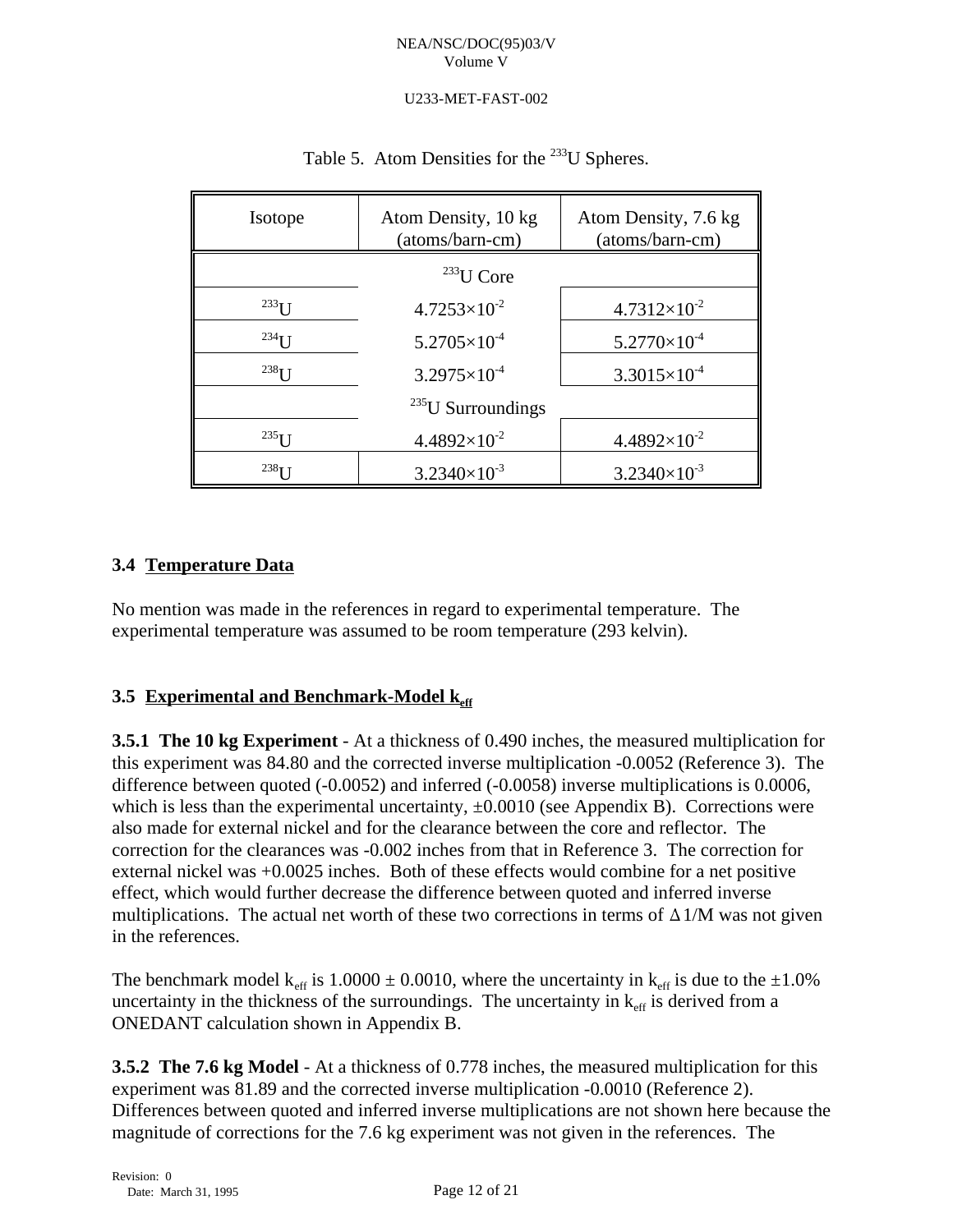## U233-MET-FAST-002

experimental  $k_{\text{eff}}$  is 1.0000, which includes experimental corrections made for the diaphragm, the source cavity, and internal and external nickel.<sup>3</sup> The benchmark-model  $k_{\text{eff}}$  is  $1.0000 \pm 0.0011$ , where the uncertainty in  $k_{\text{eff}}$  corresponds to the  $\pm 1\%$  uncertainty in the thickness of the surroundings. The uncertainty in  $k_{\text{eff}}$  is derived from a ONEDANT calculation shown in Appendix B.

<sup>&</sup>lt;sup>a</sup> Inverse multiplication, 1/M, is related to  $k_{eff}$  by:  $1/M = 1 - k_{eff}$ . This relationship is valid if  $k_{eff}$  is "close to one." The statement, "close to one," is meant to approximate a critical system, and it varies from system to system.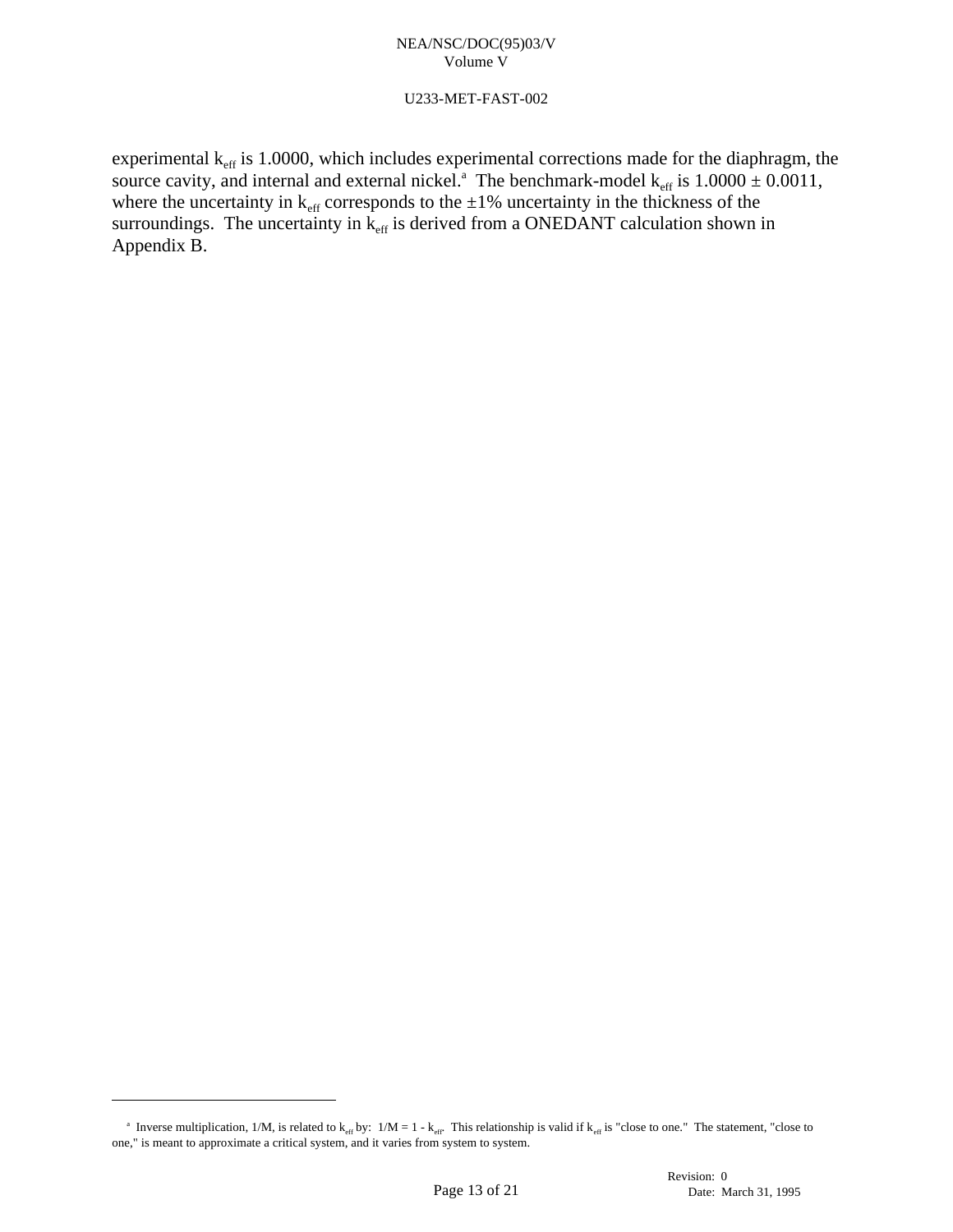#### U233-MET-FAST-002

# **4.0 RESULTS OF SAMPLE CALCULATIONS**

In this section, results of calculations using various criticality codes and cross section sets are given. The results of these calculations using the models which were described previously in Section 3.2 are shown in Table 6. The calculations using 27-group SCALE cross sections significantly underpredict  $k_{\text{eff}}$ , as seen in Table 6. This prediction is due to known deficiencies in the  $^{233}$ U cross sections for this library.<sup>3</sup>

| Code (Cross<br>Section Set $)$ <sup>-1</sup><br>Case Number! | <b>KENO</b><br>(Hansen-Roach) | <b>KENO</b><br>$(27-Group$<br>ENDF/V-IV) | <b>MCNP</b><br>(Continuous Energy<br>$ENDF/B-V)$ | <b>ONEDANT</b><br>$(27-Group$<br>ENDF/B-IV) |
|--------------------------------------------------------------|-------------------------------|------------------------------------------|--------------------------------------------------|---------------------------------------------|
| $1(10 \text{ kg})$                                           | $1.0010 \pm 0.0013$           | $0.9739 \pm 0.0011$                      | $0.9969 \pm 0.0009$                              | 0.9724                                      |
| $2(7.6 \text{ kg})$                                          | $1.0072 \pm 0.0012$           | $0.9798 \pm 0.0011$                      | $1.0007 \pm 0.0009$                              | 0.9788                                      |

|  | Table 6. Sample Calculation Results (United States). |  |  |  |
|--|------------------------------------------------------|--|--|--|
|--|------------------------------------------------------|--|--|--|

<sup>&</sup>lt;sup>a</sup> Personal communication, R. M. Westfall and L. M. Petrie, ORNL, September 1993.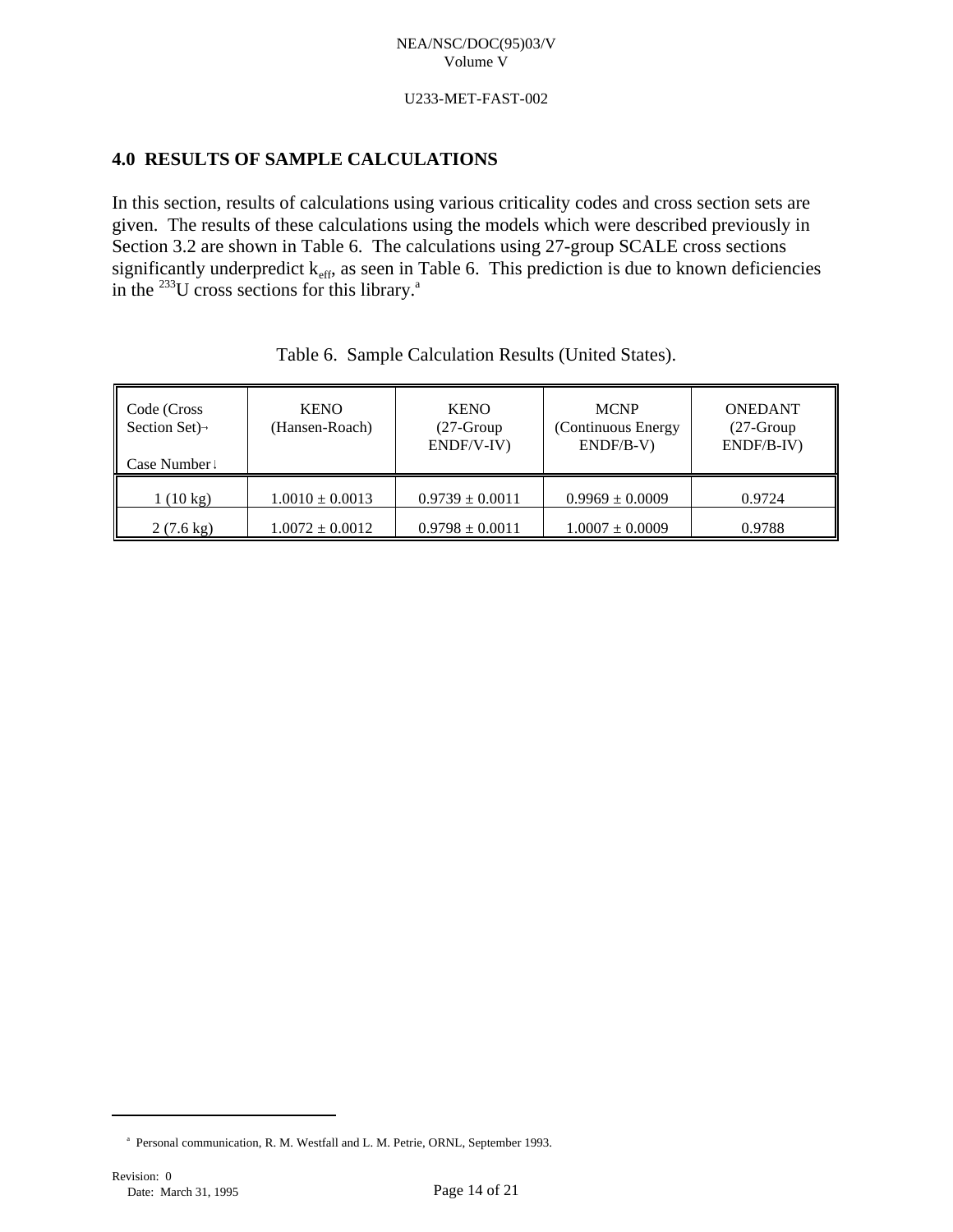## U233-MET-FAST-002

# **5.0 REFERENCES**

- 1. E. A. Plassmann and D. P. Wood, "Critical Reflector Thicknesses for  $U^{233}$  and  $Pu^{239}$ Systems," Nucl. Sci. Eng., **8**, pp. 615-620, 1960.
- 2. E. A. Plassmann and D. P. Wood, N-Division Progress Report for September 21 October 20, 1959, pp. 7-9, Los Alamos National Laboratory Archives A-86-016, 202-5.
- 3. E. A. Plassmann, N-Division Progress Report for October 21 November 20, 1957, pp. 22- 26, Los Alamos National Laboratory Archives A-86-016, 202-6.
- 4. H. C. Paxton, "Los Alamos Critical Mass Data," LA-3067-MS, December 1975.
- 5. G. E. Hansen and H. C. Paxton, "Reevaluated Critical Specifications of Some Los Alamos Fast-Neutron Systems," LA-4208, p. 8, September 1969.
- 6. E. A. Plassmann and D. P. Wood, N-Division Progress Report for July 21 August 20, 1957, pp. 15-18, Los Alamos National Laboratory Archives A-86-016, 200-12.
- 7. E. A. Plassmann, D. P. Wood and R. E. White, N-Division Progress Report for March 21- April 20, 1957, pp. 21-23, Los Alamos National Laboratory Archives A-86-016, 200-8.
- 8. E. A. Plassmann and D. P. Wood, N-Division Progress Report for April 21 May 20, 1957, pp. 15-18, Los Alamos National Laboratory Archives A-86-016, 200-9.
- 9. H. C. Paxton, "Critical Masses of Fissionable Metals as Basic Nuclear Safety Data," LA-1958, January 1955.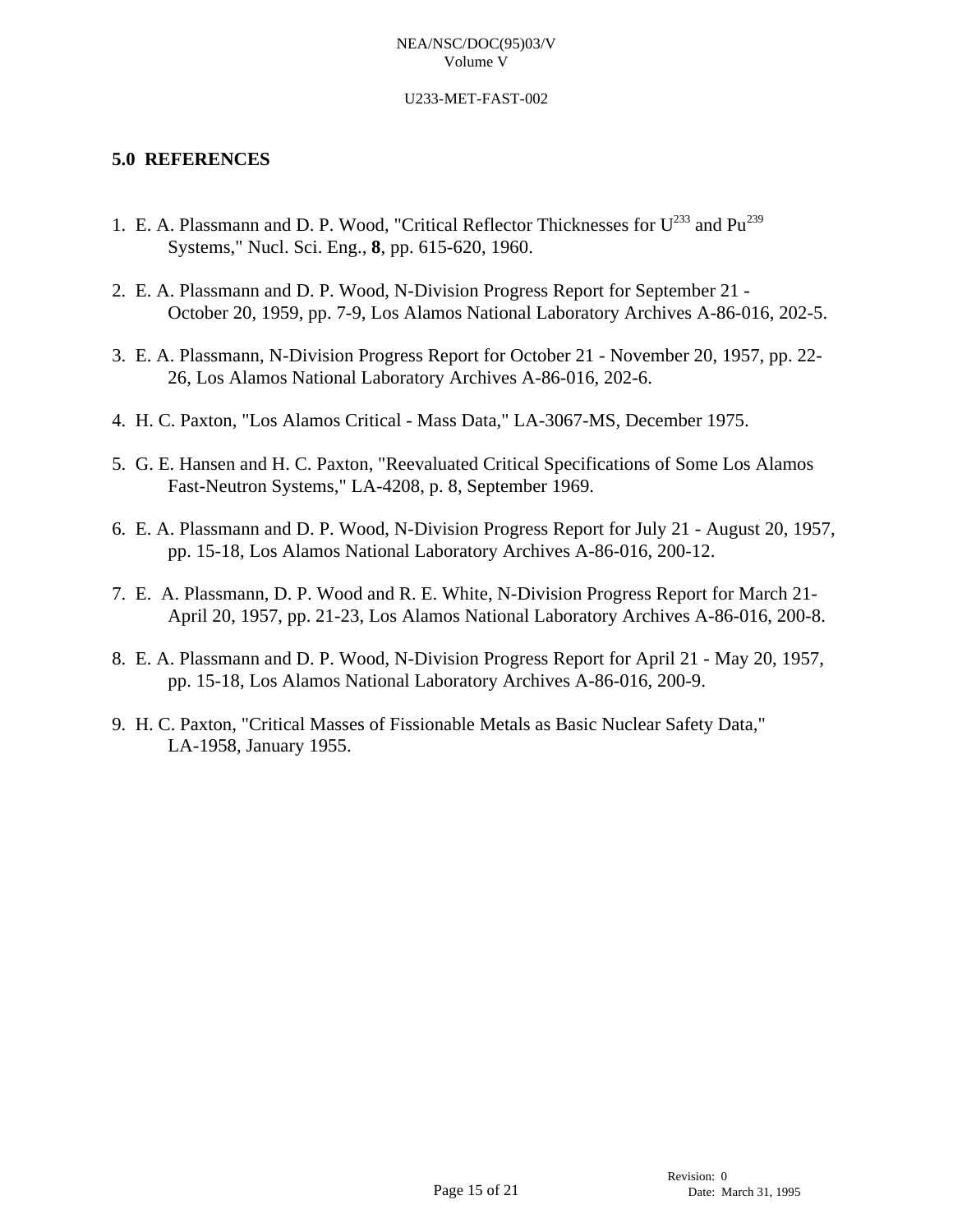#### U233-MET-FAST-002

# **APPENDIX A: TYPICAL INPUT LISTINGS**

# **A.1 KENO Input Listings**

# Hansen-Roach Cross Sections and 27-Group ENDF/B-IV Cross Sections

Listed below are the input listings for KENO V.a with 16-group Hansen-Roach and 27-group ENDF/B-IV SCALE4 cross sections for both experiments. The models use 300 active generations with 1500 histories per generation while skipping the first five generations.

In the parameter section of the input file, "lib=40" is specified. This is the Los Alamos version in AMPX format of the 16-group Hansen-Roach cross-section library.

KENO-V.a Input Listing for Table 6 (16-Energy-Group Hansen-Roach Cross Sections).

U-233 SPHERE REFLECTED BY .481 IN U-235 READ PARAMETERS RUN=YES FAR=YES LIB=40  $TME=1000 TRA=10$  GEN=305 NPG=1500 NSK=5 END PARAMETERS READ MIXT SCT=1 MIX=1 92300 .047253 92400 .00052705 92800 .00032975 MIX=2 92800 .0032340 92500 .044892 END MIXT READ GEOM UNIT 1 SPHERE 1 1 5.0444 SPHERE 2 1 6.2661 END GEOM END DATA U-233 SPHERE REFLECTED BY .783 IN OF U-235 READ PARAMETERS RUN=YES FAR=YES LIB=40 TME=1000 TBA=10 GEN=305 NPG=1500 NSK=5 END PARAMETERS  $R$ EAD MIXT SCT=1 MIX=1 92300 .047312 92400 .00052770 92800 .00033015  $MIX=292800.0032340$  92500 .044892 END MIXT READ GEOM UNIT 1 SPHERE 1 1 4.5999 SPHERE 2 1 6.5887 END GEOM END DATA

KENO-V.a Input Listing for Table 6 (27-Energy-Group SCALE4 Cross Sections).

 $=$ CSAS25 U-233 SPHERE WITH .481 IN OF U-235 27GROUPNDF4 INFHOMMEDIUM U-233 1 0.0 0.047253 END U-234 1 0.0 0.00052705 END U-238 1 0.0 0.00032975 END U-235 2 0.0 0.044892 END U-238 2 0.0 0.0032340 END END COMP U-233 SPHERE READ PARAMETERS TME=1000 TBA=10 GEN=305 NPG=1500 NSK=5 END PARAMETERS READ GEOM UNIT 1 SPHERE 1 1 5.0444 SPHERE 2 1 6.2661 END GEOM END DATA =CSAS25 U-233 SPHERE WITH .783 IN U-235 27GROUPNDF4 INFHOMMEDIUM U-233 1 0.0 0.047312 END U-234 1 0.0 0.00052770 END U-238 1 0.0 0.00033015 END U-235 2 0.0 0.044892 END U-238 2 0.0 0.0032340 END END COMP U-233 SPHERE READ PARAMETERS TME=1000 TBA=10 GEN=305 NPG=1500 NSK=5 END PARAMETERS READ GEOM UNIT 1 SPHERE 1 1 4.5999 SPHERE 2 1 6.5887 END GEOM END DATA END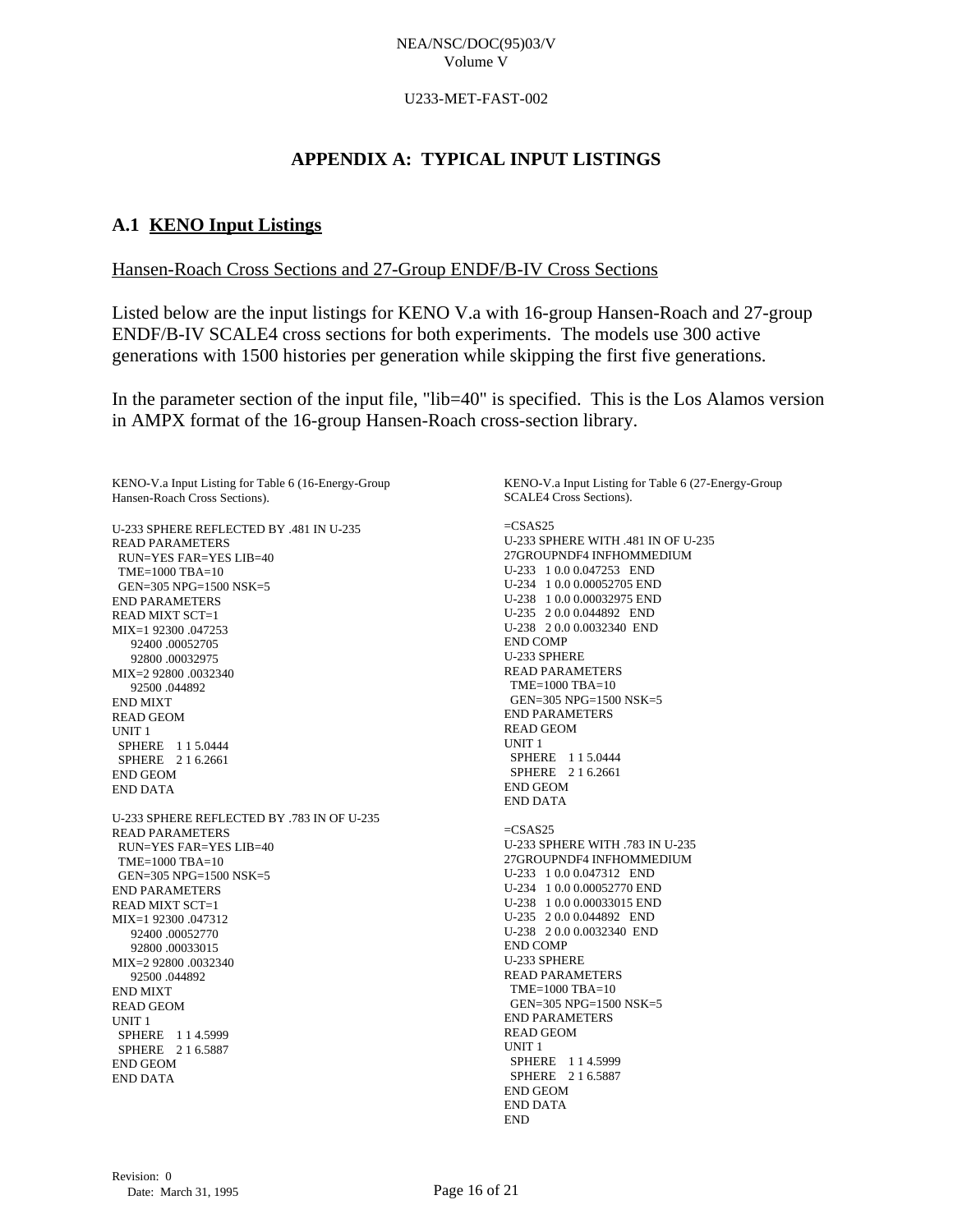### U233-MET-FAST-002

# **A.2 MCNP Input Listings**

Listed below are the input files for MCNP 4.2 with continuous-energy ENDF/B-V cross sections for both experiments, with 300 active generations, 1500 histories per generation, and skipping the first 5 generations.

MCNP Input Listing for Table 6.

```
.481 IN HIGH ENRICHED U-235 REFLECTED U-233 SPHERE 
1 1 0.0481098 -1 imp:n=1
2 2 0.048126 1 -2 imp:n=1 
3 0 2 imp:n=0
1 so 5.0444
2 so 6.2661 
m1 92233.50c 0.047253 
   92234.50c 0.00052705 
   92238.50c 0.00032975 
m2 92238.50c 0.0032340 
  92235.50c 0.044892 
kcode 1500 1.0 5 305 
ksrc 0. 0. 0.
print
.783IN HIGH ENRICHED U-235 REFLECTED U-233 SPHERE 
1 1 0.04816985 -1 imp:n=1
2 2 0.048126 1 -2 imp:n=1 
3 0 2 imp:n=0
1 so 4.5999
2 so 6.5887 
m1 92233.50c 0.047312 
   92234.50c 0.00052770 
   92238.50c 0.00033015 
m2 92238.50c 0.0032340 
   92235.50c 0.044892 
kcode 1500 1.0 5 305 
ksrc 0. 0. 0.
print
```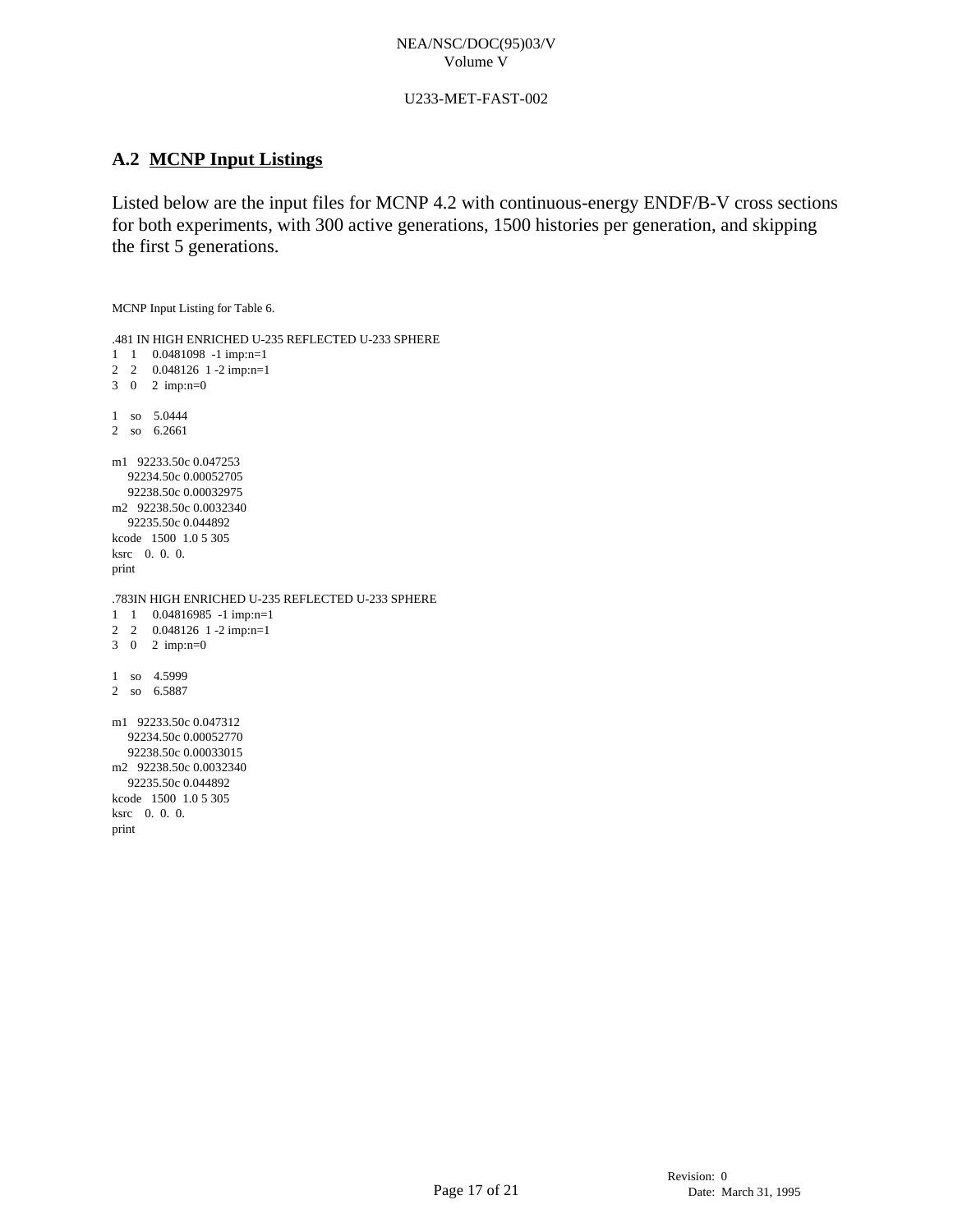#### U233-MET-FAST-002

# **A.3 ONEDANT Input Listings**

ONEDANT Input Listing for Table 6.

Listed below are the input files for ONEDANT version 2.3e for both experiments. The models use the 27-group SCALE4 ENDF/B-IV cross sections which have  $P_3$  scatter data. The quadrature set is  $S_{48}$ . The convergence criteria is  $10^4$  for eigenvalue and flux by default. The mesh size is approximately 20 mesh/cm in both the  $^{233}$ U core and the HEU surroundings.

 $=$ CSASI ICE RUN TO GET XSECTS FOR U-233 SPHERE 10 KG 27GROUPNDF4 INFHOMMEDIUM U-233 1 0.0 0.047253 END U-234 1 0.0 0.00052705 END U-238 1 0.0 0.00032975 END U-235 2 0.0 0.044892 END U-238 2 0.0 0.0032340 END END COMP END 2 U233 sphere with a U(93) reflector Simplified model /BLOCK 1 igeom=sph ngroup=27 niso=2 isn=-48 mt=2 nzone=2 im=2 it=125 t /BLOCK 2 xmesh=0.0,5.0444,6.2661 xints=101,24 zones=1,2 t /BLOCK 3 lib=xs27.w12 maxord=3 ihm=42 iht=3 ihs=16 ititl=1 ifido=2 i2lp1=1 t /BLOCK 4 matls=isos assign=matls t /BLOCK 5 chi=.020 .195 .219 .126 .164 .172 .088 .014 .001 18z; .021 .188 .215 .125 .166 .180 .090 .014 .001 18z ievt=1 isct=3 t  $=$ CSASI ICE RUN TO GET XSECTS FOR U-233 SPHERE .783 IN 27GROUPNDF4 INFHOMMEDIUM U-233 1 0.0 0.047312 END U-234 1 0.0 0.00052770 END U-238 1 0.0 0.00033015 END U-235 2 0.0 0.044892 END U-238 2 0.0 0.0032340 END END COMP 2 U233 sphere with a U(93) reflector Simplified model /BLOCK 1 igeom=sph ngroup=27 niso=2 isn=-48 mt=2 nzone=2 im=2 it=132 t /BLOCK 2 xmesh=0.0,4.5999,6.5887 xints=92,40 zones=1,2 t /BLOCK 3 lib=xs27.w12 maxord=3 ihm=42 iht=3 ihs=16 ititl=1 ifido=2 i2lp1=1 t /BLOCK 4 matls=isos assign=matls t /BLOCK 5 chi=.020 .195 .219 .126 .164 .172 .088 .014 .001 18z; .021 .188 .215 .125 .166 .180 .090 .014 .001 18z ievt=1 isct=3 t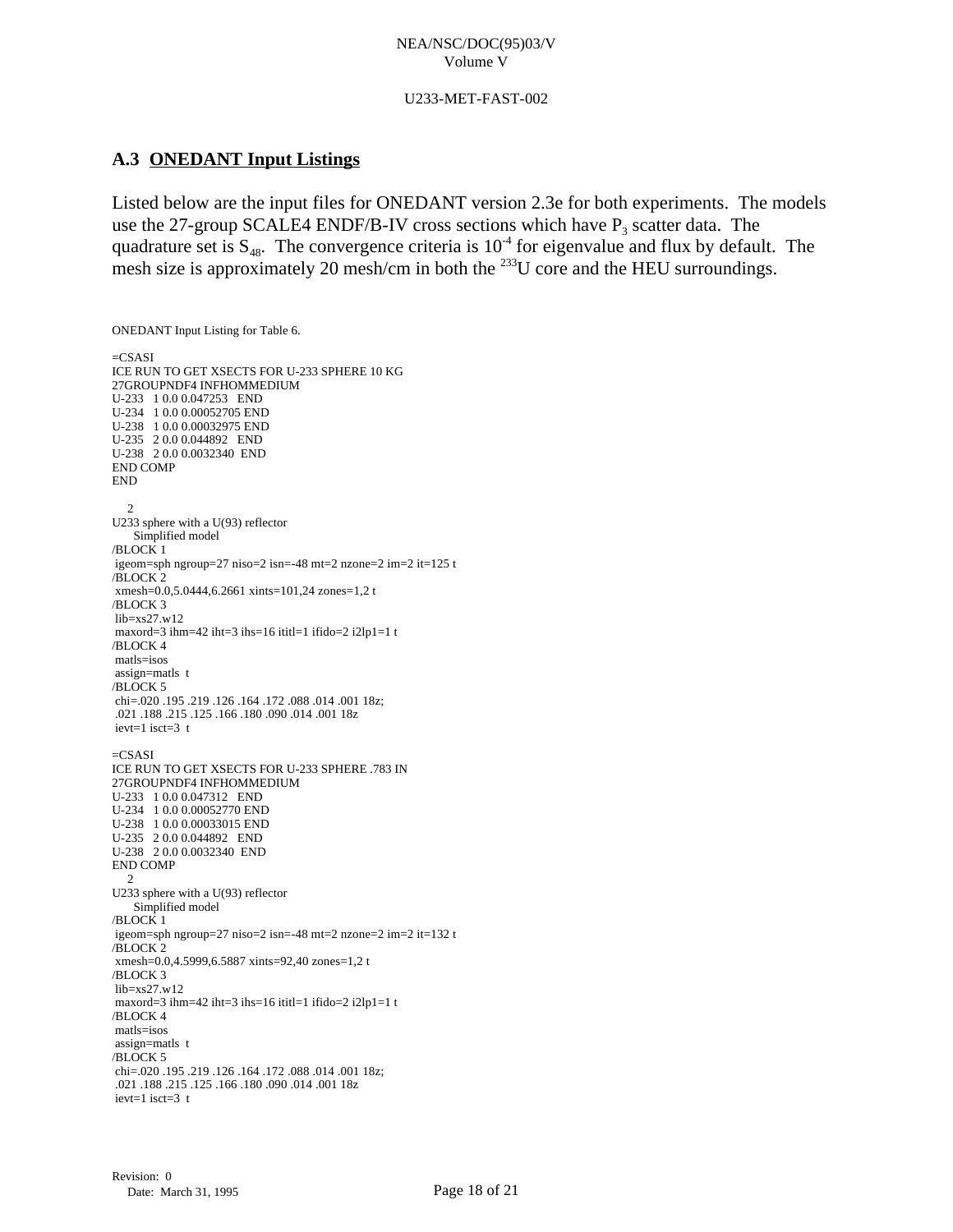## U233-MET-FAST-002

# **APPENDIX B: SENSITIVITY STUDIES**

The results of calculations to determine the experimental uncertainties of the calculation models are reported in this Appendix. An experimental uncertainty of  $\pm 1\%$  in the HEU thickness was given by the experimenters. Calculations were performed to determine the  $\Delta k$  associated with this uncertainty for the 10 kg experiment. The result of this calculation is given below in Table B.1  $(\pm 0.0010)$ .

ONEDANT/TWODANT with Hansen-Roach cross sections was used for the sensitivity studies. The results are shown in Table B.1.

| Effect                                                 | $\Delta K_{\rm eff}$ |  |
|--------------------------------------------------------|----------------------|--|
|                                                        | 10 kg Experiment     |  |
| $\pm 1\%$ of <sup>235</sup> U thickness <sup>(a)</sup> | $\pm 0.0010^{(b)}$   |  |
| 7.6 kg Experiment                                      |                      |  |
| $\pm 1\%$ of <sup>235</sup> U thickness <sup>(a)</sup> | $\pm 0.0011^{(c)}$   |  |

Table B.1. Sensitivity Studies.

- (a) The uncertainty is given as  $\pm 1\%$  in the thickness of the <sup>235</sup>U surroundings.
- (b) The  $\Delta k_{\text{eff}}$  is relative to a base case of 1.0008.
- (c) The  $\Delta k_{\text{eff}}$  is relative to a base case of 1.0022.

The references did not specify a <sup>234</sup>U content for the <sup>235</sup>U surroundings; therefore, calculations were performed to determine the sensitivity of the models to the  $^{234}$ U content. The results are reported in Table B.2 and B3 for both the 10 kg and the 7.6 kg experiments. ONEDANT was used for the sensitivity studies. As can be seen below, the effect of  $^{234}$ U content in the applicable range is less than or equal to the  $\Delta k$  associated with experimental uncertainty ( $\pm 0.0010$  and  $\pm 0.0011$ , respectively). Two uranium specifications are analyzed using three different cross section sets. The first uranium specification assumes that the uranium is similar in composition to Godiva (HEU-MET-FAST-001). The second uses the actual uranium specifications given in LA-4208 assuming that the <sup>234</sup>U content is 1.02 wt.% and the <sup>235</sup>U content is 93.2 wt.%.

As can be seen below, <sup>234</sup>U has a negligible effect on the benchmark-model  $k_{\text{eff}}$ . Therefore, the HEU composition as described previously in Section 1.3 is used for the benchmark model.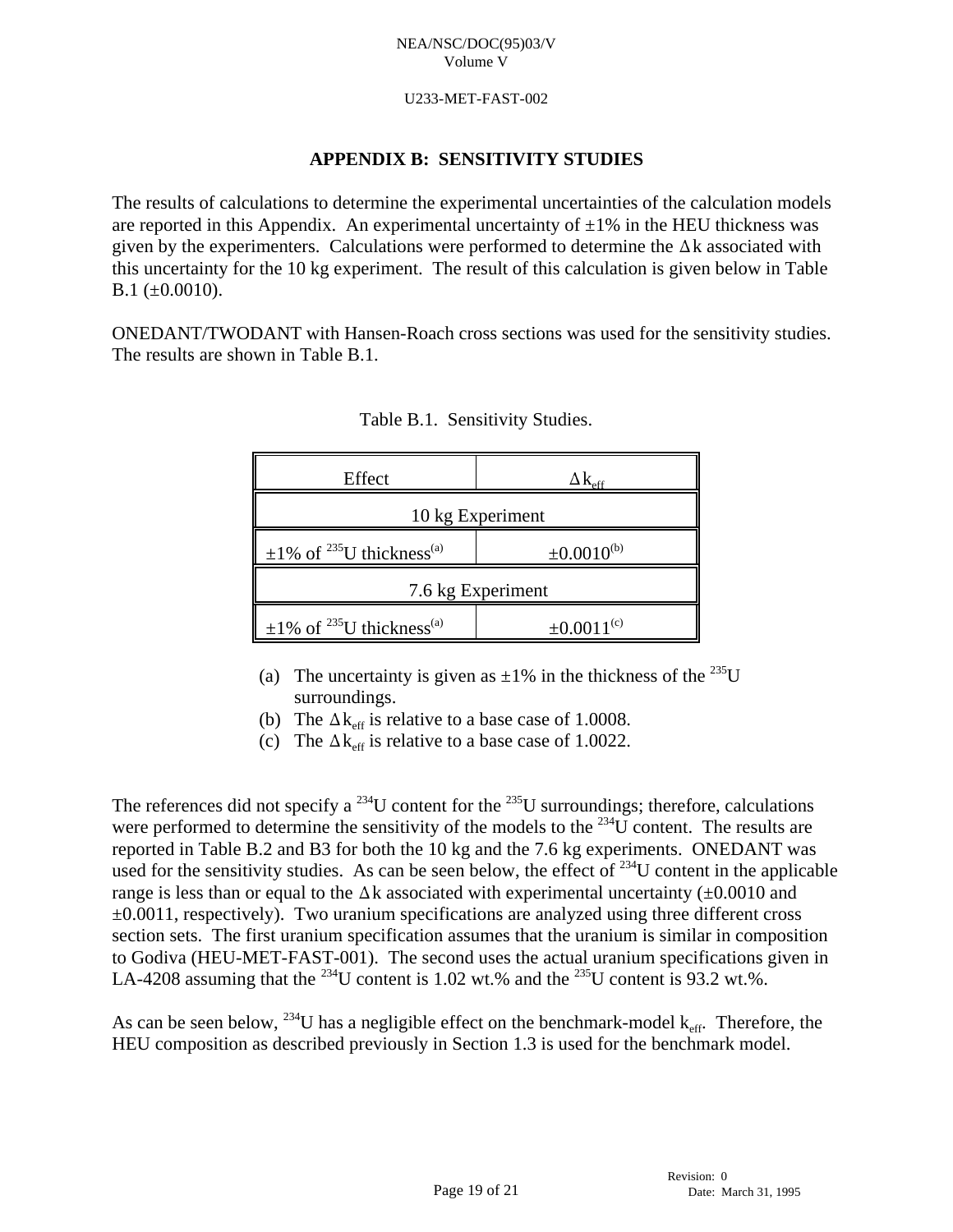# U233-MET-FAST-002

|  |  |  |  | Table B.2. <sup>234</sup> U Sensitivity Study for the 10 kg Experiment. |
|--|--|--|--|-------------------------------------------------------------------------|
|--|--|--|--|-------------------------------------------------------------------------|

| Godiva <sup>(a)</sup>                | <b>Cross Sections</b>                     | $k_{\text{eff}}$ | $\Delta k$ |
|--------------------------------------|-------------------------------------------|------------------|------------|
| $0.00$ wt.% <sup>234</sup> U         | 16 Group Hansen-Roach                     | 1.0008           | 0.0000     |
| $0.00$ wt.% $^{234}$ U               | 30 Group ENDF/B-V                         | 0.9946           | 0.0000     |
| 1.02 wt.% $^{234}$ U                 | 16 Group ENDF/B-IV $(^{234}$ U)           | 1.0001           | $-0.0007$  |
| 1.02 wt.% $^{234}$ U                 | 16 Group Mihalczo Modified<br>$(^{234}U)$ | 1.0011           | $+0.0003$  |
| 1.02 wt.% $^{234}$ U                 | 30 Group ENDF/B-V                         | 0.9951           | $+0.0005$  |
| Actual Specifications <sup>(b)</sup> | <b>Cross Sections</b>                     | $k_{\text{eff}}$ | $\Delta k$ |
| $0.00$ wt.% $^{234}$ U               | 16 Group Hansen-Roach                     | 0.9998           | 0.0000     |
| $0.00$ wt.% $^{234}$ U               | 30 Group ENDF/B-V                         | 0.9912           | 0.0000     |
| 1.02 wt.% $^{234}$ U                 | 16 Group ENDF/B-IV $(^{234}$ U)           | 0.9991           | $-0.0007$  |
| $1.02$ wt.% $^{234}$ U               | 16 Group Mihalczo Modified<br>$(^{234}U)$ | 1.0006           | $+0.0010$  |
| 1.02 wt.% $^{234}$ U                 | 30 Group ENDF/B-V                         | 0.9922           | $+0.0010$  |

(a)  $\rho = 18.74$  g/cm<sup>3</sup>, 93.71 wt.% <sup>235</sup>U, 1.02 wt.% <sup>234</sup>U, 5.27 wt.% <sup>238</sup>U.

(b)  $\rho = 18.80 \text{ g/cm}^3$ , 93.20 wt.% <sup>235</sup>U, 1.02 wt.% <sup>234</sup>U, 5.78 wt.% <sup>238</sup>U.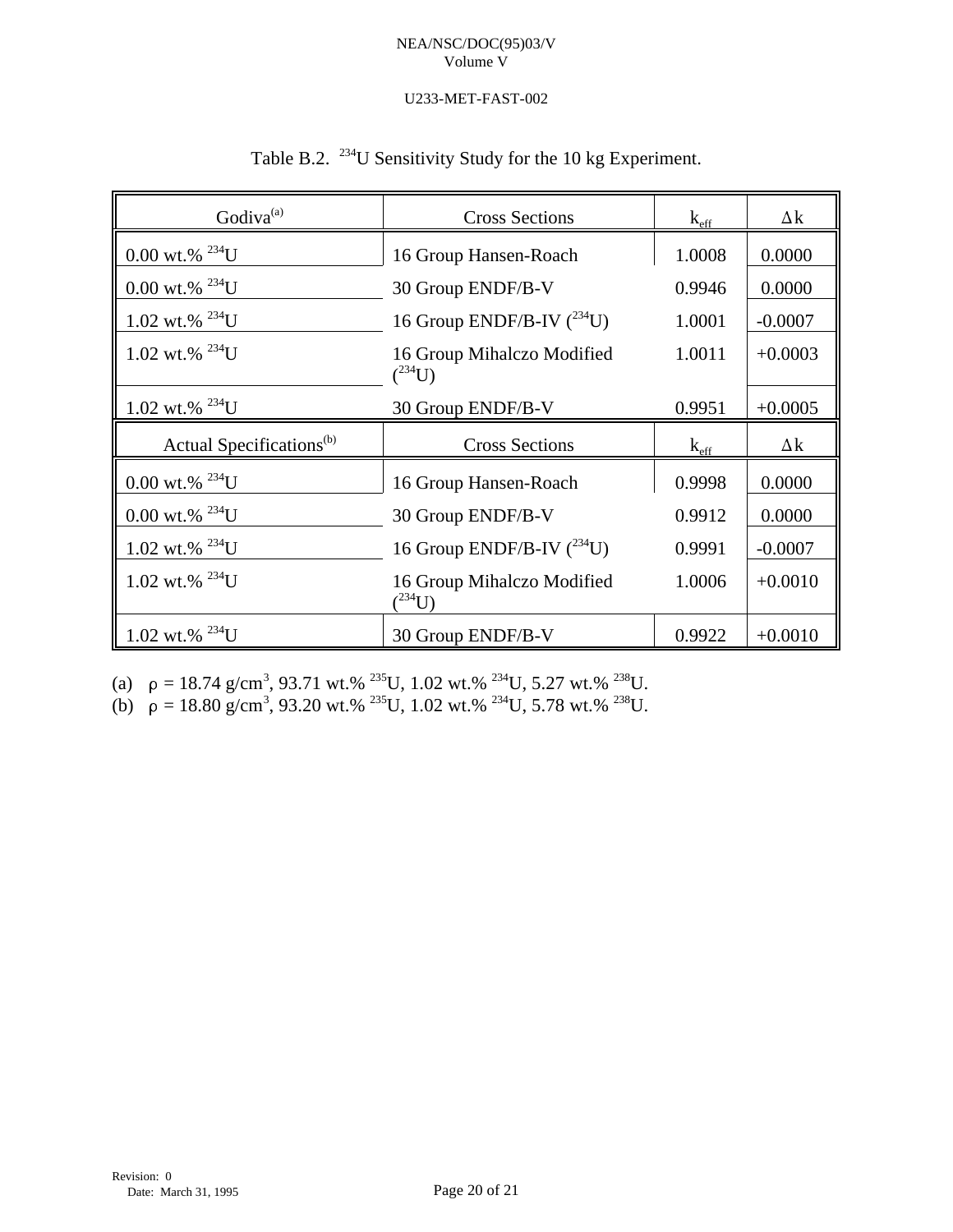# U233-MET-FAST-002

| Godiva <sup>(a)</sup>                | <b>Cross Sections</b>                      | $k_{\text{eff}}$ | $\Delta k$ |
|--------------------------------------|--------------------------------------------|------------------|------------|
| $0.00$ wt.% $^{234}$ U               | 16 Group Hansen-Roach                      | 1.0016           | 0.0000     |
| $0.00$ wt.% $^{234}$ U               | 30 Group ENDF/B-V                          | 0.9957           | 0.0000     |
| 1.02 wt.% $^{234}$ U                 | 16 Group ENDF/B-IV $(^{234}$ U)            | 1.0011           | $-0.0005$  |
| 1.02 wt.% $^{234}$ U                 | 16 Group Mihalczo Modified<br>$(^{234}U)$  | 1.0022           | $+0.0006$  |
| 1.02 wt.% $^{234}$ U                 | 30 Group ENDF/B-V                          | 0.9959           | $+0.0002$  |
| Actual Specifications <sup>(b)</sup> | <b>Cross Sections</b>                      | $k_{\text{eff}}$ | $\Delta k$ |
| $0.00$ wt.% $^{234}$ U               | 16 Group Hansen-Roach                      | 1.0022           | 0.0000     |
| $0.00$ wt.% $^{234}$ U               | 30 Group ENDF/B-V                          | 0.9963           | 0.0000     |
| 1.02 wt.% $^{234}$ U                 | 16 Group ENDF/B-IV $(^{234}U)$             | 1.0014           | $-0.0008$  |
| 1.02 wt.% $^{234}$ U                 | 16 Group Mihalczo Modified<br>$(1^{234}U)$ | 1.0026           | $+0.0004$  |
| 1.02 wt.% $^{234}$ U                 | 30 Group ENDF/B-V                          | 0.9968           | $+0.0005$  |

(a)  $\rho = 18.74$  g/cm<sup>3</sup>, 93.71 wt.% <sup>235</sup>U, 1.02 wt.% <sup>234</sup>U, 5.27 wt.% <sup>238</sup>U.

(b)  $\rho = 18.80 \text{ g/cm}^3$ , 93.20 wt.% <sup>235</sup>U, 1.02 wt.% <sup>234</sup>U, 5.78 wt.% <sup>238</sup>U.